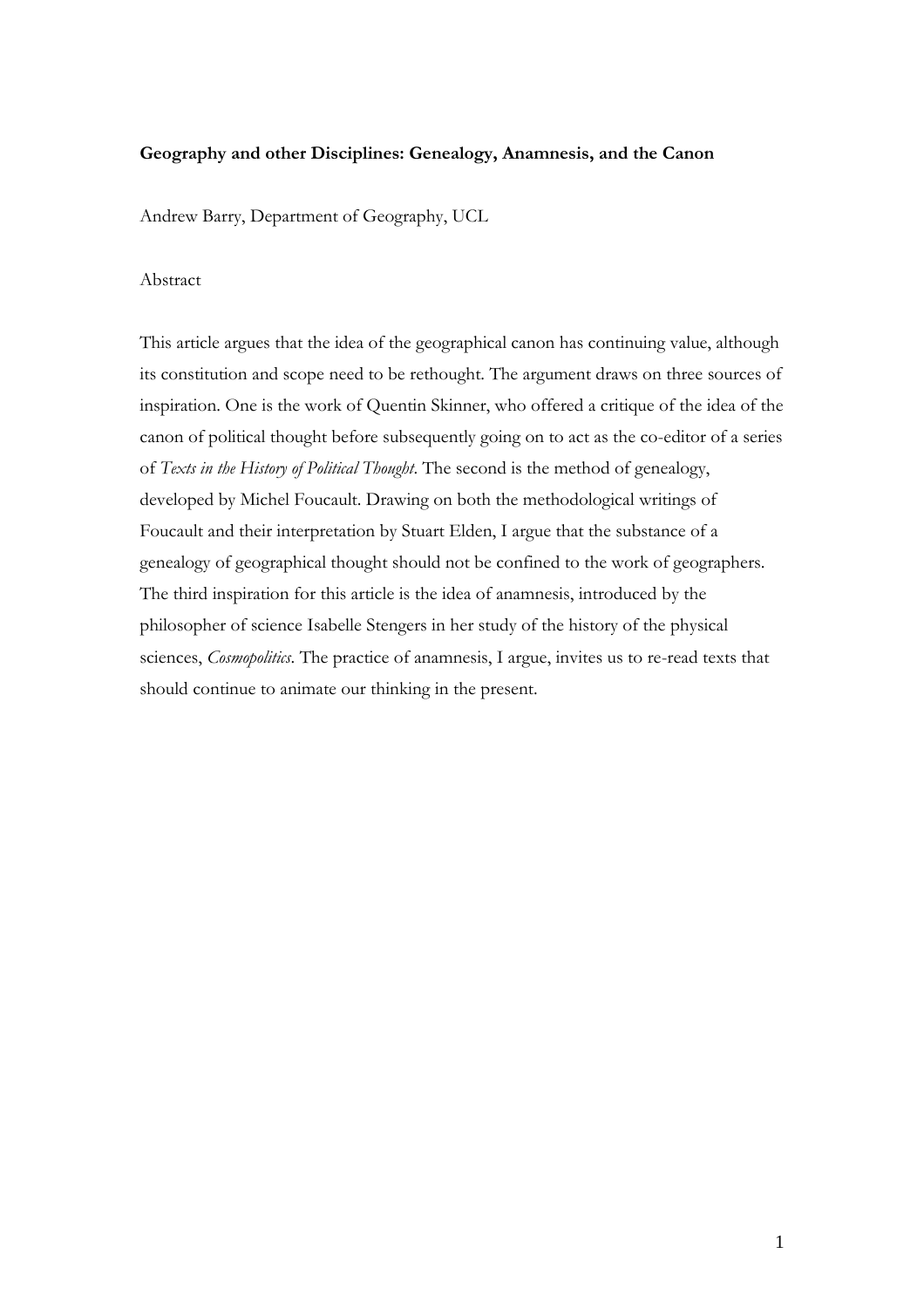In an essay on "Meaning and Understanding in the History of Ideas' first published in 1969, the historian Quentin Skinner launched a sustained and influential attack against the idea of the canon in political thought. The notion of a canon, Skinner contended, implied that there were a number of 'classic texts' that contained 'dateless wisdom' and 'universal ideas.' Moreover, belief in the value of the canon had rested, he suggested, on a series of questionable pre-judgements 'about the defining characteristics of the discipline to which the writer is supposed to have contributed.' 1 In opposition to what he termed the 'mythology' of the canon, Skinner's counter-proposition was straightforward. Drawing inspiration from the historical method proposed by RG Collingwood and the philosophy of the later Wittgenstein and JL Austin, he urged historians of political thought to focus on the meaning and use that texts had at the time they were written. Rather than read classic texts in terms of their relation to so-called 'canonical doctrines', Skinner argued that texts should be read in relation to the specific questions and problems with which their authors and readers were concerned. 2 In this light, the historian's dissatisfaction with what he took to be the then dominant approach to the interpretation of, for example, Descartes' *Meditations* 'stems from the fact that it leaves us without any sense of the specific question to which Descartes may have intended his doctrine of certainty as a solution.' <sup>3</sup> As Collingwood had argued, 'thinking is never done *in vacuo*: it is always done by a determinate person in a determinate situation.' 4

I begin by referring to Skinner's essay for two reasons. One is to recall that recent discussions about the value of a geographical canon come in the wake of a series of critiques of canonical thinking in other fields, including political theory. 5 In this context, Skinner's intervention was but one of a series of critical accounts of the notion of the canon spread across the social sciences and humanities in the late twentieth century, drawing inspiration not just from the philosophy of Austin, Wittgenstein and Collingwood, but more broadly from a growing body of post-colonial, post-structuralist and feminist criticism. The idea of the canon, it was argued, not only led to the misinterpretation of texts, but was also associated with the exercise of power. As Charles Withers observes, 'even as some critics have defended the idea of a canon but recognised that the Western canon….has changed…, others have rejected such notions *tout court*,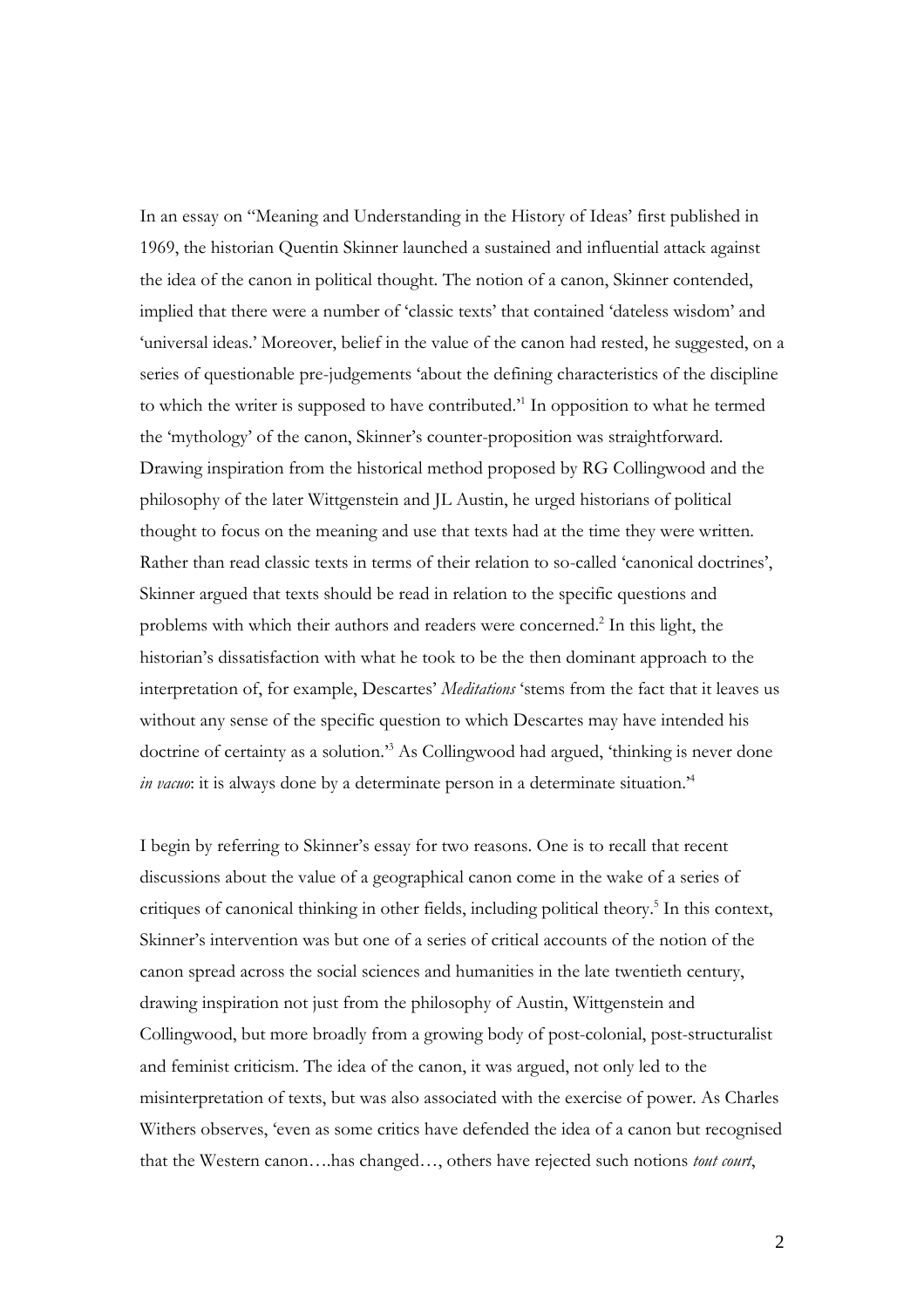since there cannot ever be an agreed-upon measuring rod against which "good" canonical literature can be marked apart from the "bad".' 6

A second reason for recalling Skinner's influential intervention is more surprising, and forms the heart of my argument. As we shall see, Skinner's work has not been associated with the rejection of the idea of the canon *tout court*, as one might expect from his 1969 essay, but with a development of a sense of an 'expanded' canon of political thought. In this paper I follow Skinner in rejecting the traditional idea of the canon, conceived as a given body of texts that defines the 'timeless essence' of a discipline, and instead endorse the idea of an expanded canon. The aim of the paper is both to clarify what kinds of texts might be included in an expanded canon of geographical thought, and to suggest why the existence of such a canon has some value. My proposition is that an expanded canon cannot and should not be confined to the discipline's 'classic texts'; rather, an expanded canon contains a shifting and necessarily contested body of work, including the work of authors and practitioners who are not typically thought to be geographers. 7

The paper is organised in three parts. First, I discuss the idea of the expanded canon of political thought associated with Skinner's work as editor, together with the political philosopher Raymond Geuss, of the *Cambridge Texts in the History of Political Thought*. Despite my endorsement of the idea of an expanded canon, I depart from Skinner and Geuss's approach, while also observing significant differences between the teaching of politics and the teaching of geography. The second part the paper turns to consider how Foucault's genealogical method, which is often taken as the starting point for criticism of the traditional canon, $\delta$  may also suggest how the canon might be rethought and expanded. Here, I draw on Stuart Elden's recent critical reinterpretation of Foucault's lectures on governmentality and his *The Birth of Territory*. Elden's work, I argue, indicates the possibility of an expanded sense of the geographical canon that includes, amongst others, many of the authors contained in Skinner and Geuss's canon of political thought. In the third part of the paper I turn to the work of the philosopher Isabelle Stengers. Her anamnesis of the physical sciences, I argue, directs us to consider both the value of reading an expanded range of canonical texts and the importance of those disciplines, including geography, that give value to diverse forms of knowledge production, including field research. Stengers, like Foucault, views concepts not as abstract ideas, but as elements of what Foucault once termed 'an ensemble of practices'.<sup>9</sup> While both authors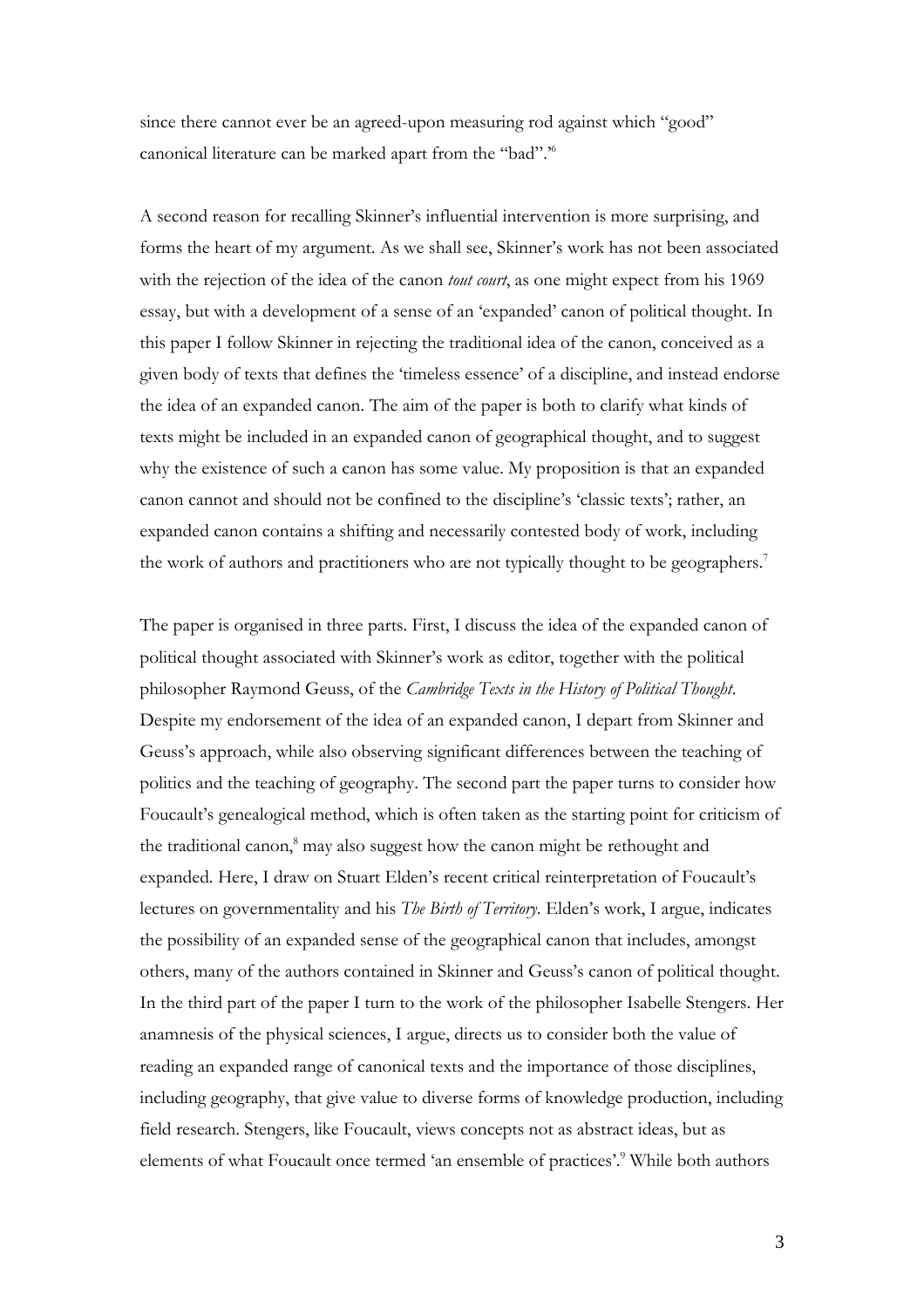implicitly reject the traditional understanding of the canon, their work shows us why the existence of an expanded canon should continue to matter.

### The Expanded Canon

If Skinner's polemic is a reminder that debates about the value of the canon have been on going in a range of disciplines, it also directs us to an intriguing paradox. For Skinner himself, in his role as a series editor of the *Cambridge Texts in the History of Political Thought* went on to play an instrumental role in expanding the range of texts considered to be part of the canon. Far from destroying the canon of political thought, Skinner's intervention, along with others, appears to have generated the conditions for its progressive evolution and reinvigoration. Cambridge University Press makes its ambitions for the series clear:

Cambridge Texts in the History of Political Thought is now firmly established as the major textbook series in political theory in the anglophone world, with more than half a million copies distributed since its launch in 1988. The Cambridge Texts series presents to students all the core texts in the Western political tradition, from ancient Greece to the early twentieth century. All the familiar classic texts like Leviathan or The Prince have been or will be included, but much of the appeal of the series for teachers *derives from its expansion of the traditional canon with a substantial range of less well-known works*, many translated into modern English for the first time.<sup>10</sup>

This statement is not just an exercise in marketing; it also appears to reflect a shift in Skinner's own thinking over time. In a recent interview, in which he addressed the meaning and significance of his 1969 essay, he admitted that he was now 'ambivalent and perhaps confused' about the idea of the canon, acknowledging that he had become progressively less 'dogmatically reluctant' about the question since the publication of his original argument, and had come to recognise that 'leading thinkers have always attended to the work of other and earlier thinkers.<sup>11</sup> Thus, while the older (pre-1969) understanding of the canon was clearly now untenable in his view, the notion of an 'expanded canon', promoted by Skinner and his co-editor, the philosopher Raymond Geuss, along with others in the Cambridge School, had acquired a new importance. In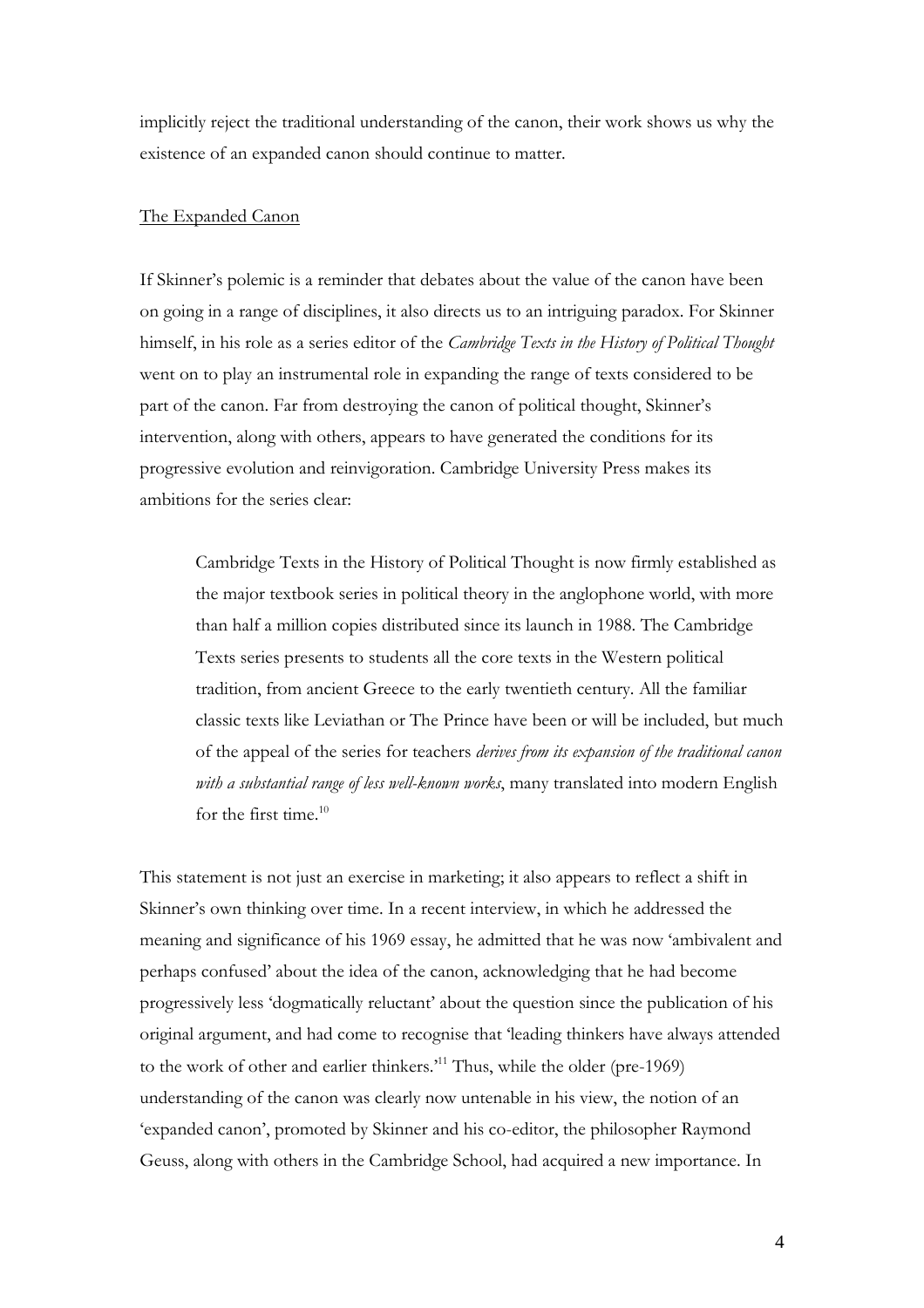this revised account, 'a substantial range' of other texts formed part of the context that gave specific classical texts their meaning and significance. Notwithstanding the influence of Skinner's earlier essay, the reading of the canon has remained a core element of the undergraduate curriculum in political theory and philosophy.

Despite some differences, the broad terms of Skinner's original critique of canonical thought should be familiar to readers of the history of geography. Robert Mayhew, for example, echoed Skinner's argument in observing that earlier historians of geography have tended to project their particular account of the 'timeless essence' that defines the discipline: 'being timeless this essence is conflated with what geography has always been, and, switching from indicative to imperative, with what geography ought to be.' <sup>12</sup> Charles Withers has stressed the importance of a 'contextual reading of geography's canonical or classic texts.' <sup>13</sup> And in the introduction to *The Geographical Tradition*, David Livingstone rejected purely internalist approaches to reading historical texts, arguing, like Skinner, that the meaning and use of geographical knowledge had to be understood in its historical context. Such an approach, he contended, 'will enable us to work with a more realistic picture of geographical knowledge as a cultural product and a political resource.' <sup>14</sup> Livingstone's book included discussions of what we might call, following Geuss and Skinner, a 'substantial range of lesser-known works' in the history of geography, however, unlike the early Skinner, Livingstone recognised, following the hermeneutic philosophy of Hans-Georg Gadamer, that some form of pre-judice or prejudgement about the meaning of historical texts was inevitable. As Gadamer had understood, while contextual reading was necessary, the context that was taken to inform any reading could be never taken as settled. The problem for the historian, as Gadamer had argued, was to distinguish between a range of 'legitimate pre-judices' about both a text and its context, and the 'countless others' that were merely prejudices.<sup>15</sup> In this account, the existence of a tradition was a pre-condition for interpretation, yet the tradition itself had to be continually re-interpreted.

While there are evident resonances between the work of historians of geography and historians of political thought such as Skinner, there are also differences between the pedagogic function of the 'canonical' texts of political thought and the canon of classic geographical texts. It is still the case that the undergraduate in politics or philosophy would be expected to read the work of, for example, Hobbes, Locke, Leibniz, Marx or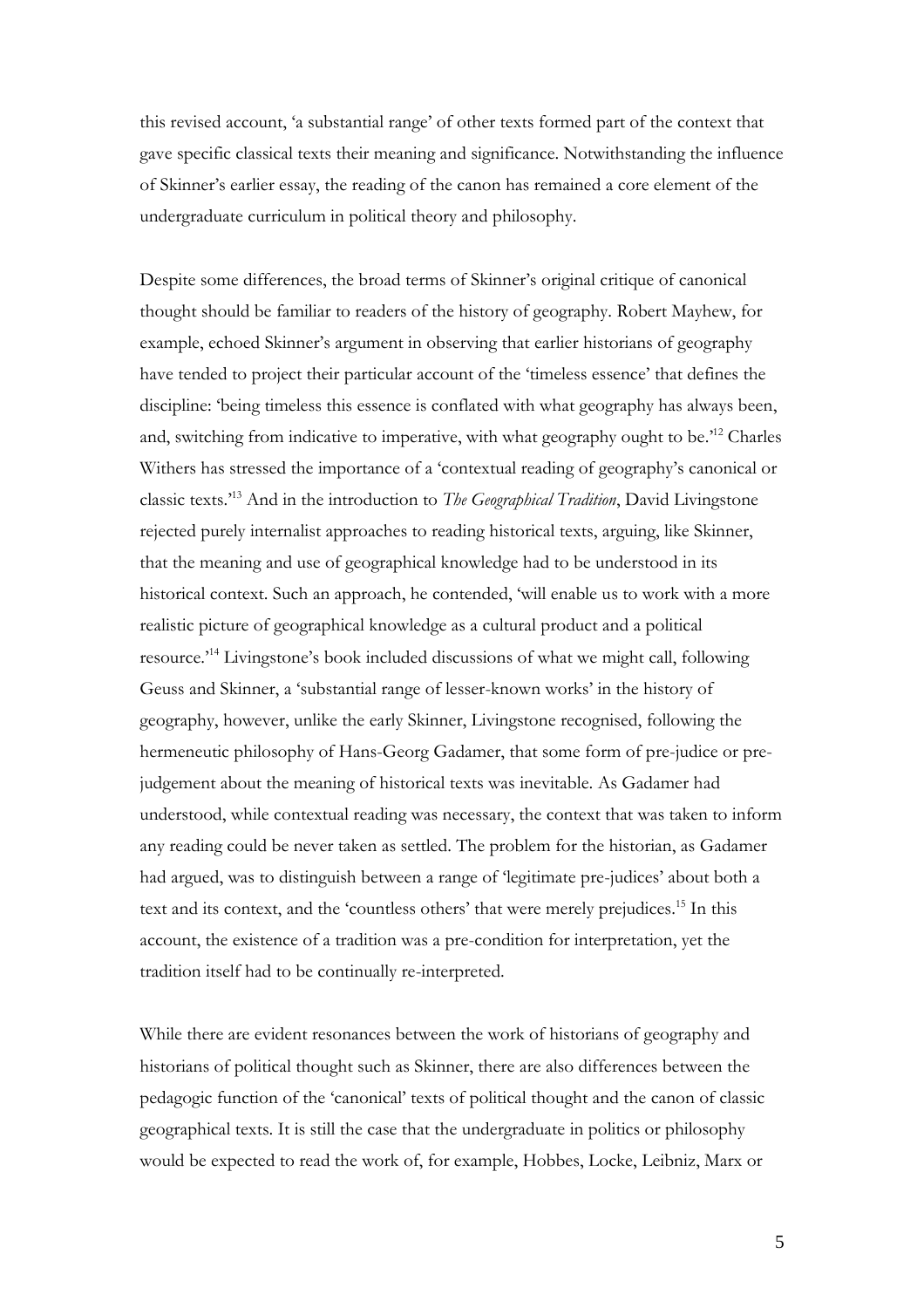Nietzsche, while few undergraduate geography students are likely to read, for example, Humboldt, Ritter, Reclus, Semple or Mackinder. Mayhew is surely right to argue that 'human geography is unusual in the extent and vigour of the community who, within the discipline, write histories of the discipline rather than leaving this to historians in a separate disciplinary context.' <sup>16</sup> Indeed, in a recent review, Felix Driver highlights the vitality of research on the history of geography in the UK in particular.<sup>17</sup> Nonetheless, while there are no doubt variations in practice across different departments, the student of political thought, philosophy or sociology is likely to study a disciplinary 'canon' to an extent, or to a level, that the student of geography is not.<sup>18</sup> There is no geographical equivalent of the Cambridge series of *Texts in the History of Political Thought*.

Of course there are a number of good reasons for the relative lack of interest in the geographical canon, when compared, for example, to the continuing interest in canonical political theorists and philosophers. First, many would argue that the writings of, say, nineteenth-century geographers are simply rather less intellectually significant than the work of nineteenth-century political thinkers and philosophers. In this light, some go as far to argue that reading the history of geography does not seem to be relevant to geographers, except to those who are also historians of geography.<sup>19</sup> Secondly, through its association with empire, the history of geographical thought has come to be regarded as politically problematic in a way that, for example, the history of sociology has not.<sup>20</sup> Thirdly, existing accounts of the history of geographical thought have tended to systematically exclude the work of women geographers, or refer to their contribution only fleetingly. As Avril Maddrell observes, 'through its inevitable selectivity, any canon reflects power, the power to include and exclude.'<sup>21</sup> Fourthly, the relative lack of concern with the 'geographical canon' might be considered one of the strengths rather than a weakness of geography today. Geographers have not been pulled down by the weight of tradition, because the tradition has little weight or coherence. If the idea of the canon implies regulation, then the regulatory authority of the geographical canon is now relativity limited. In these circumstances, lacking any unified sense of the value of a canon, geographers have been able to re-invent the discipline, drawing on diverse intellectual currents from beyond the discipline, although in doing so, according to John Agnew, geography has become 'particularly subject to what might be called "fanons": the tendency to lurch from one intellectual fashion to another without much attention to what came before.<sup>22</sup> Fifthly, and perhaps relatedly, the discipline has arguably already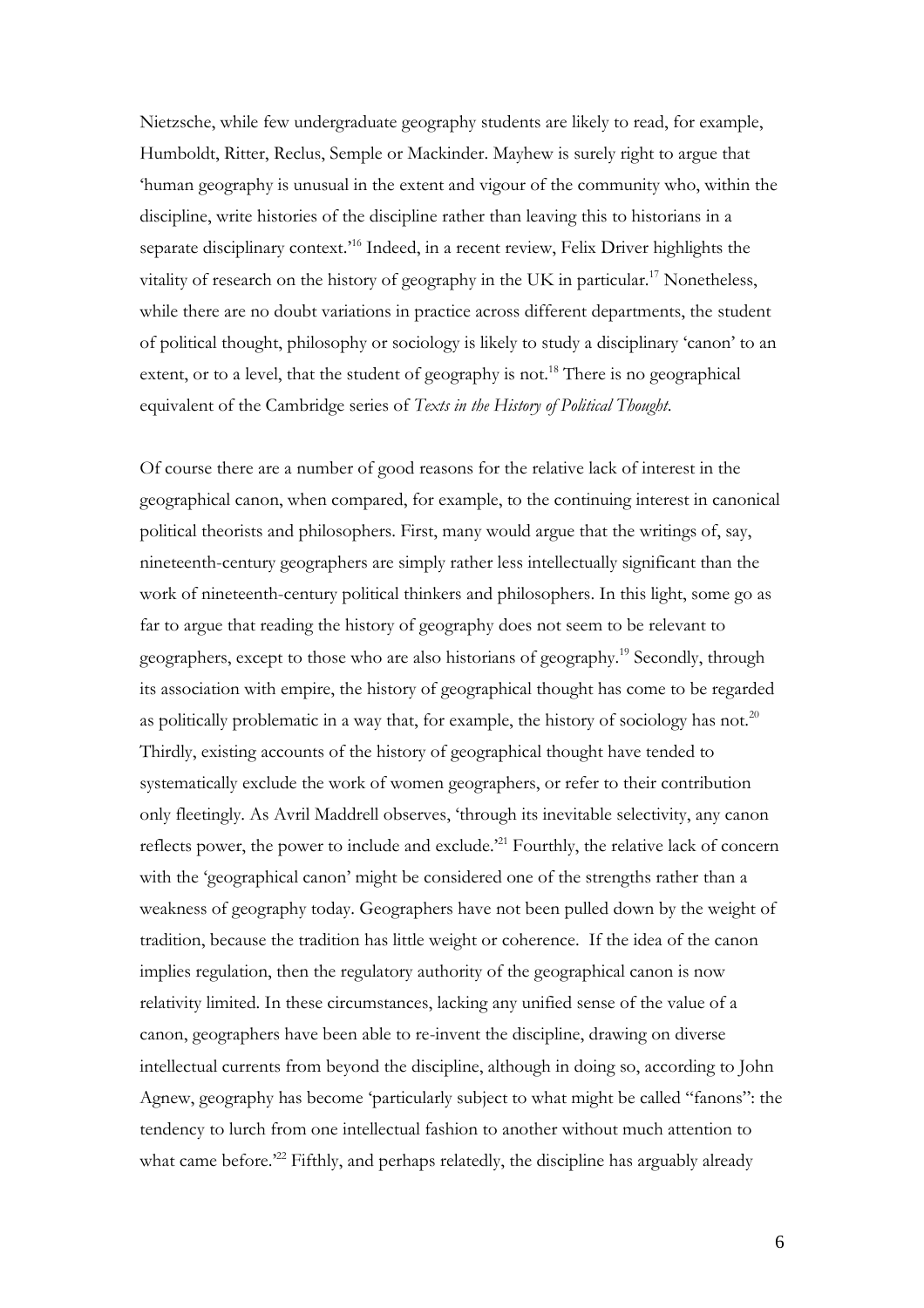become too fragmented, fractured into a series of distinct sub-fields, which are unlikely to be able to cohere around a single canon.<sup>23</sup> In this light, although it may be useful for students of cultural geography to read Carl Sauer, for example, the search for a unified geographical canon is, in short, fruitless.<sup>24</sup> Sixthly, any account of the history of geography would necessarily have to focus on a range of geographical practices surveying, mapping, teaching, exploring, fieldwork and so on – that may not so easily be captured in a series of canonical texts. Indeed, historians of geography have rightly drawn our attention to the critical importance of practices of exploration and fieldwork to the formation and transformation of the discipline across the course of the nineteenth and twentieth centuries.<sup>25</sup>

These are persuasive arguments. However, they leave open the question of how geographers should engage with the corpus of putative 'canonical' texts, in both teaching and research. Should the notion of a geographical canon be abandoned in the face of these difficulties, or sustained? My contention in this paper is that the idea of a geographical canon has continuing value, although its constitution and scope needs to be radically rethought, and its relation to contemporary politics explicitly addressed. In developing this argument, Skinner's work provides a helpful starting point. First, as his editorship of the *Cambridge Texts in the History of Political Thought* makes clear, the content of the canon could be expanded. After all, under the editorship of Geuss and Skinner the canon of political thought has come to include not just a range of previously untranslated texts in 'political thought', but also a series of authors who would not necessarily be located within the modern disciplines of politics. Thus the 'expanded canon' of political thought promoted by the Cambridge editors includes works by philosophers such as Locke, Hegel and Nietzsche, and sociologists such as Comte and Weber, as well as the geographer Peter Kropotkin.<sup>26</sup> The limits of this canon are not defined by the apparent 'disciplinary' affiliation or identification of its authors, but by a broad and necessarily contested understanding of the scope of the field of politics and political thought.

# Genealogy and Politics

Although the publication of the Cambridge series expands the range of texts contained in the canon of political thought, it nonetheless has come to embody a quite traditional conception of the canon that revolves around the work of specific named authors and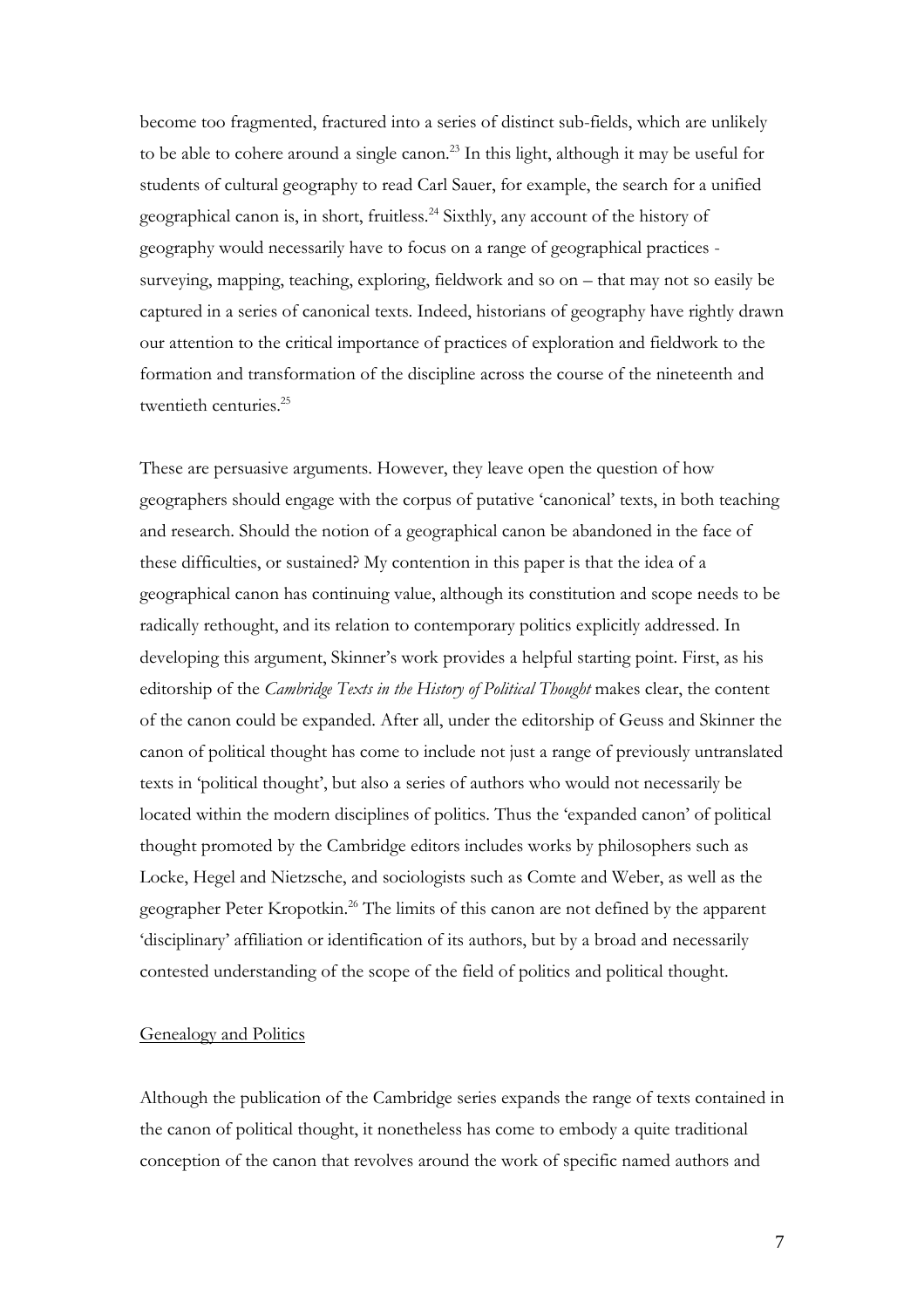their contributions to the history of political ideas. In this respect, Foucault's genealogical method offers a clear challenge to the account of the Cambridge School of Skinner and Geuss. On the one hand, for Foucault, political thought is understood to be programmatic and technological as much as theoretical and discursive. This was made evident in Foucault's choice, in *Discipline and Punish*, to focus on Jeremy Bentham's account of the Panopticon rather than Bentham's explicit contributions to moral and political philosophy.<sup>27</sup> As Foucault later observed, he was not engaged in examining 'more or less perfect forms of rationality but, rather, examining how forms of rationality inscribe themselves in practices or systems of practices.' <sup>28</sup> On the other hand, as Stuart Elden observes, '[genealogy] makes use of the textual and contextual accounts offered by *Begriffsgeschichte* [of Reinhard Kosseleck] or the Cambridge school but is critical of notions that the production of meaning is reliant on authorial intent.<sup>29</sup> Nonetheless, as Elden's remarks suggest, there are some parallels between Foucault's and Skinner's approach to the history of concepts and, indeed, both Geuss and Skinner have commented on Foucault's work.<sup>30</sup> Like Skinner, the genealogist is explicitly opposed to the idea that concepts have a timeless essence or a given meaning: '[genealogy] disturbs what was previously considered immobile; it fragments what was thought unified; it shows the heterogeneity of what was imagined consistent with itself.<sup>31</sup> At the same time, Foucault contests the view that the evolution of concepts is the product of a single specific cause or a limited set of causes - an expression of particular institutional logics, paradigms, authorial intentions or economic conditions. Rather, the genealogist recognises that the history of concepts should be understood as an unfolding tradition, but the product of a 'multiplicity of conditions.'<sup>32</sup>

In this context, Elden's own historical work is of interest, I argue, precisely because, like Skinner and Geuss, he suggests the possibility of an expanded canon, albeit one that is organised not around the work of canonical authors, but in relation to specific concepts and practices. <sup>33</sup> This is particularly apparent in Elden's recent book, *The Birth of Territory*, in which he contends that the (limited) account of the history of the concept of territory given by Michel Foucault, primarily to be found in his lectures on 'Security, Territory, Population', is misleading.<sup>34</sup> While this book is informed by Foucault's understanding of genealogy, Elden's project also draws in part on some of Foucault's specific observations on the history of political rationality. Elden elaborates, for example, on Foucault's brief observations on Leibniz<sup>35</sup> in order to draw our attention to the critical historical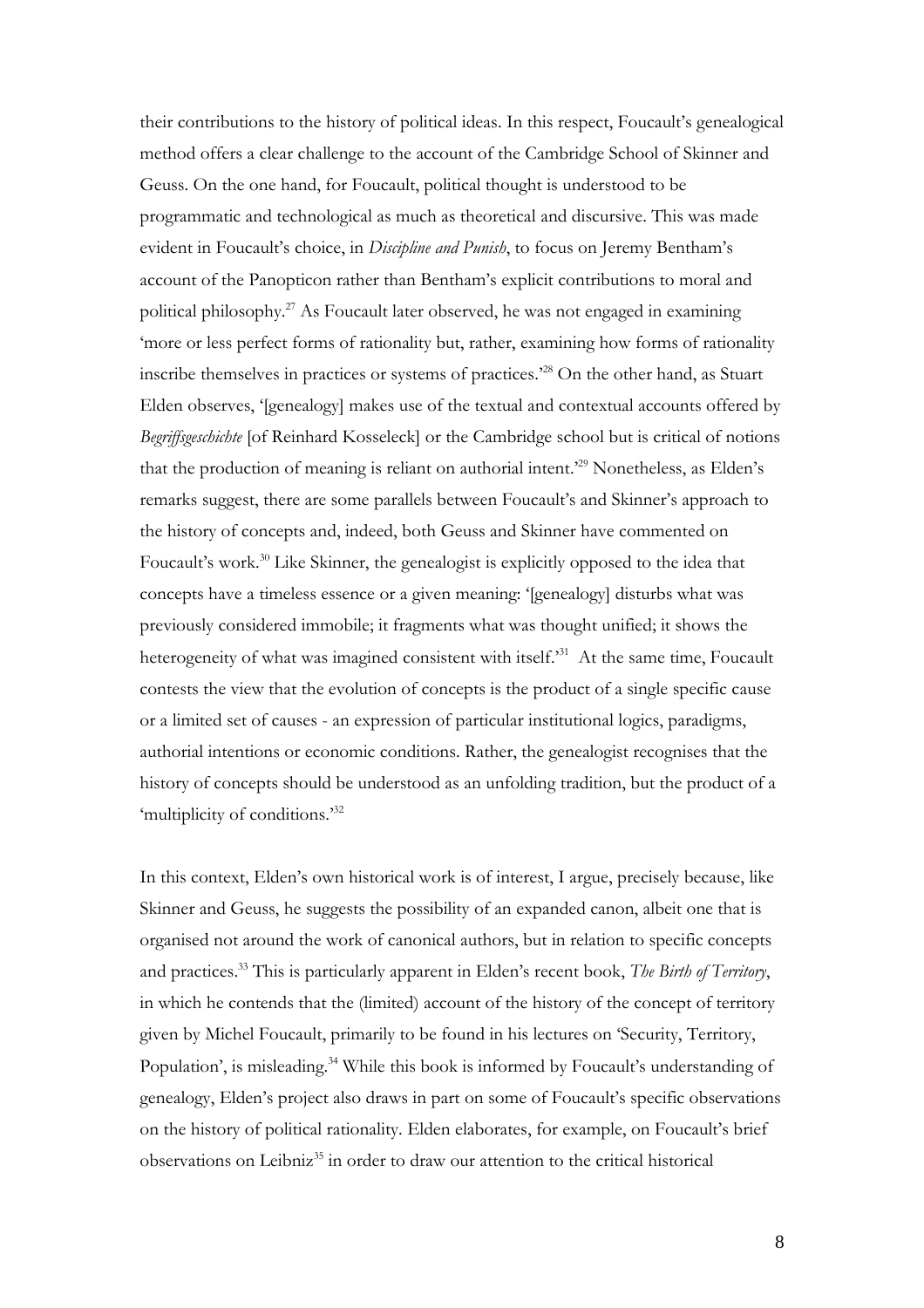importance of the philosopher as a theorist of the relation between sovereignty, territory and politics. In Elden's analysis, 'while it might appear that Hobbes's absolute sovereignty and Newton's absolute space define modern politics and geography, Leibniz's relational views of both are closer to how politics was actually practiced.' 36 Whereas the editor of a series of extracts of Leibniz's 'political writings' in the *Cambridge Texts in the History of Political Thought* has little to say about the philosopher's concern with the concept of territory, $37$  Elden re-reads the same texts as contributions to geographical, as well as political, thought.

In light of Elden's discussion of Leibniz, we can see how the scope of an expanded geographical canon might productively include a range of texts, including the work of Leibniz, which enter into the genealogy of geographical concepts. Just as it is necessary to turn to Leibniz, amongst others, to understand the transformation of the concept of territory and its political, economic and legal significance, so it would be necessary to consider the significance of a wide range of other writers and texts to trace the genealogy of such key geographical concepts as nature, environment, region, population, space, scale, landscape and place.<sup>38</sup> Thomas Osborne and Nikolas Rose argue, following Foucault, that the history of 'social' thought is certainly not reducible to the work of sociologists.<sup>39</sup> It includes the work of a diverse array of social reformers, doctors, statisticians, and intellectuals. Likewise, historians of geography have long recognised the ambiguous and contested boundaries of the discipline, and the critical importance in the development of the geographical thought of, for example, explorers, surveyors, geologists and naturalists, including, in particular, Charles Darwin.<sup>40</sup> But in general, the genealogist of geographical concepts needs to be prepared to read the work of those who are not necessarily understood as geographers at all, including political theorists and philosophers.<sup>41</sup> An expanded geographical canon need not be defined by the selfidentification of its authors, but the geographical problems and concepts with which they were concerned.

Genealogy, as Foucault made clear, is a political enterprise. It is intended to inform and transform our understanding of the present, interrogating and problematizing the significance of concepts that have become naturalised.<sup>42</sup> Moreover, the genealogist does not treat concepts merely as concepts, but as political technologies, entangled in complex assemblages of relations: of discipline, government, of biopolitics. In this light, a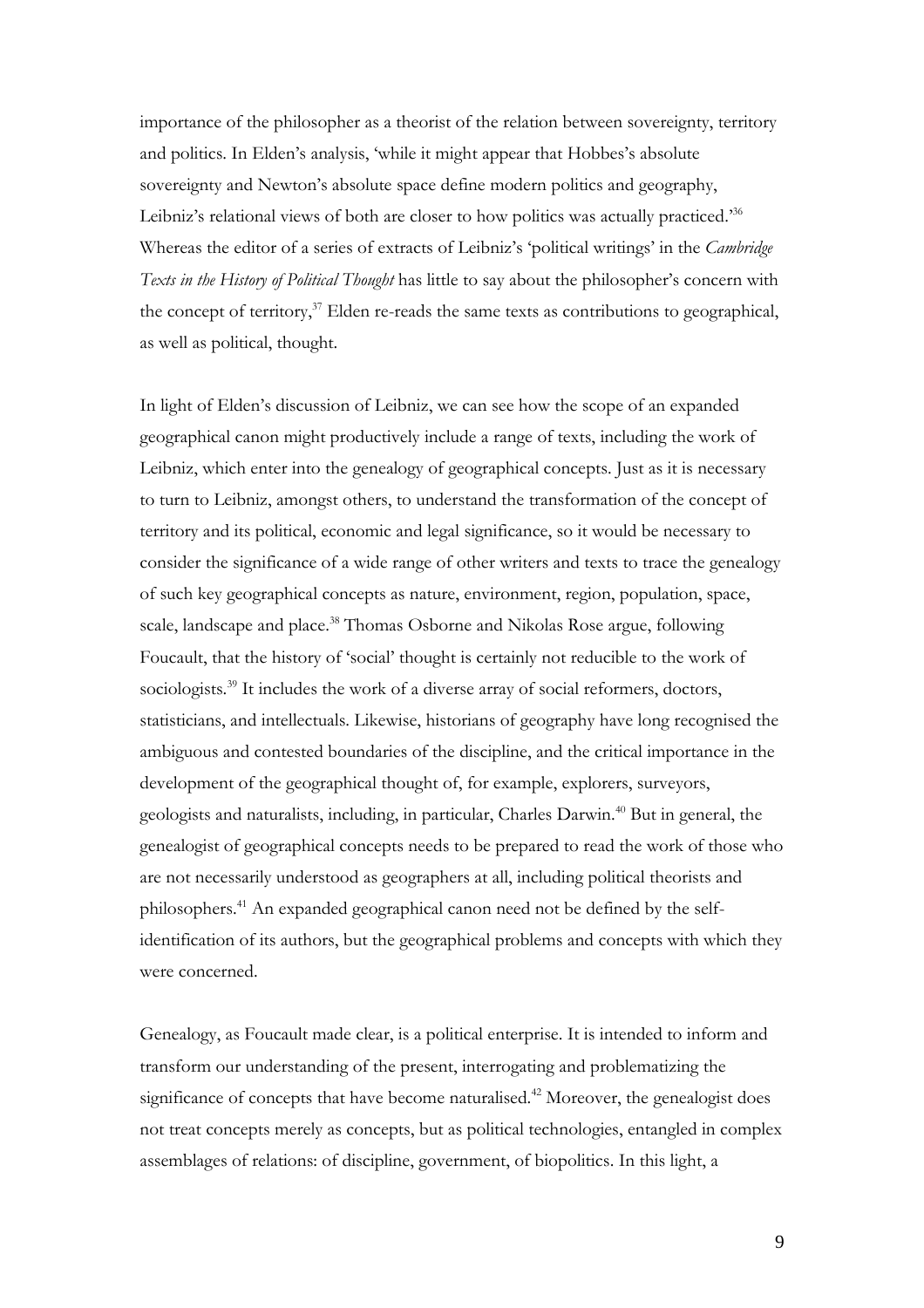genealogy of the geographical concept of environment, for example, would be concerned with how the term came to be bound up with a vast range of governmental and political projects today. In this context, it is fruitful to make a comparison between the canon of political thought, as it has been progressively expanded by Skinner, Geuss and others, and the scope of a genealogy of geographical concepts. It is worth noting that despite its expansion, the *Cambridge Texts in the History of Political Thought* have little to say about the history of key geographical concepts, including nature and environment, reflecting the marginality of discussions of the politics of nature to mainstream political theory.<sup>43</sup> By contrast, while not necessarily drawing on Foucault's work explicitly, geographers have increasingly interrogated the way in which the nature has come to be framed as a domain external to politics yet, at the same time, as the object of a series of economic and political interventions over time. As Hinchliffe, Degan, Kearnes and Whatmore observe, the idea of nature has often been deployed as an anti-political instrument, serving to restrict the potential for political disagreement: 'nature as distant land, or as an outside to human affairs, has been called up, and called upon, as a stop to all manner of debate and struggle, often with disastrous effects.' <sup>44</sup> In this political situation, in which the concept of 'nature' is routinely deployed as an element of an anti-politics, there is a need to unravel the naturalness of nature through genealogical inquiry.<sup>45</sup> Likewise, for Elden, the genealogy of territory is politically relevant because, in the context of the 'war on terror' and the aftermath of the break-up of the Soviet Union, the stability of territorial boundaries is in question.<sup>46</sup> Rather than assume that the concept of territory is necessarily coupled to ideas of the nation-state or sovereignty, there is a need to interrogate the variability of the concept of territory, and its politics. One reason why a genealogy of geographical thought is relevant today is because of the continuing centrality of geographical concepts, including territory, nature and environment, to political life.

If Foucault's genealogy directs us to consider both the political history of concepts and the importance of concepts to contemporary politics, the work of Isabelle Stengers is intended to perform a different kind of intervention, based on the idea of anamnesis. Moreover, while Foucault's work addresses the entanglement of knowledge production and governmentality, Stengers asks us to consider the politics of the relations between different forms of knowledge production, or what she terms 'ecologies of practice'. Whereas Foucault directs us to consider the genealogy of concepts, Stengers' anamnesis of the physical sciences, I suggest, challenges dominant accounts of the relations between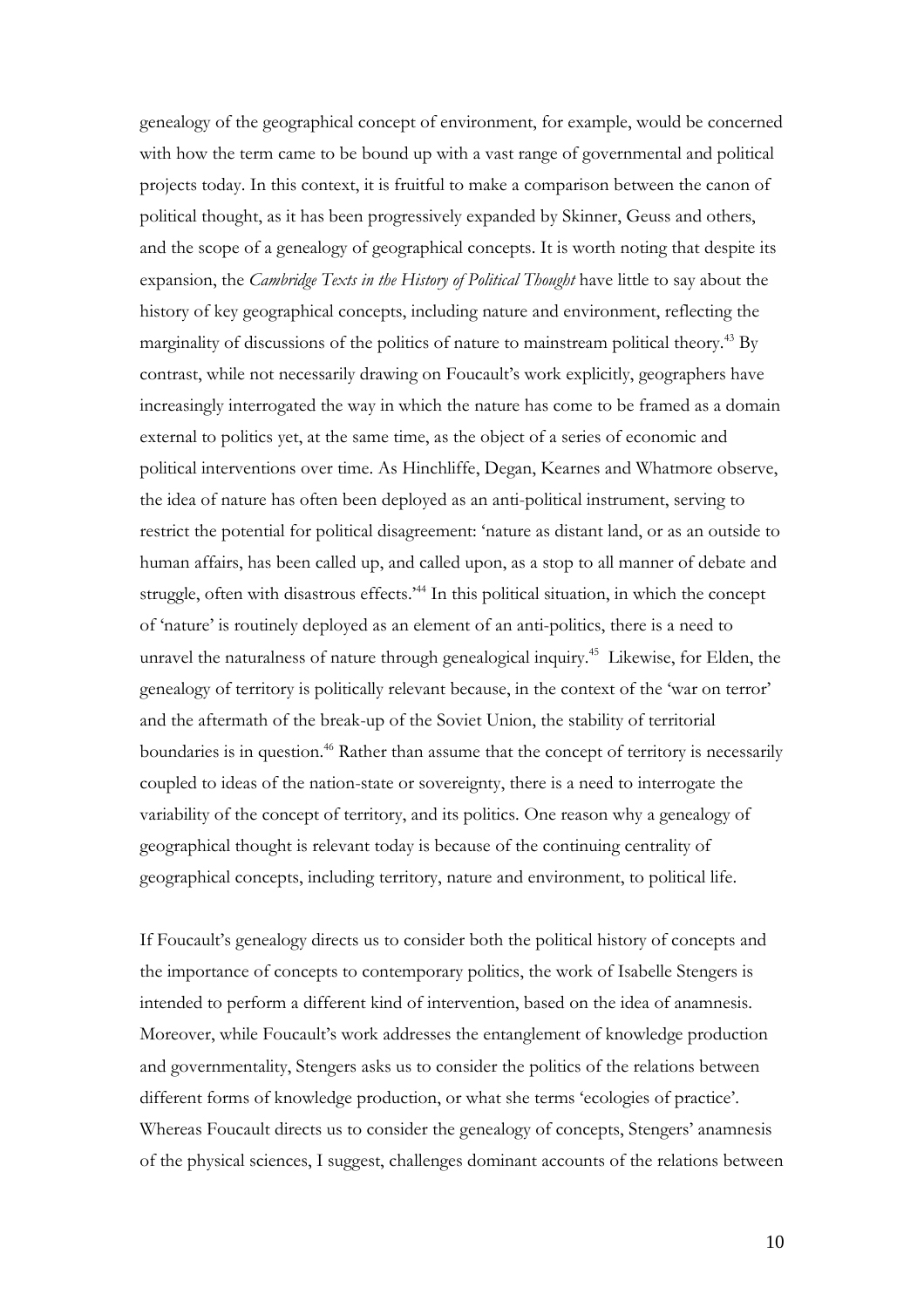the sciences, while also enabling us to rethink the relation between geography and other disciplines, as well as the geographical practice of non-experts. In so doing, Stengers' work also serves to expand the scope of the geographical canon and demonstrate its political relevance.

#### Anamnesis and the hierarchy of the disciplines

In her seven-volume study in the history and philosophy of the sciences, *Cosmopolitics*, Stengers argues that anamnesis, 'defined as the voluntary evocation of the past', needs to be clearly distinguished from what she takes to be Foucault's archaeological method: 'it is not a matter of bringing to light forgotten strata.' <sup>47</sup> Nor does Stengers' approach to the history of science reflect the work of sociologically minded historians of science. She does not, for example, draw inspiration from Steven Shapin and Simon Schaffer's interrogation of the dynamics of the controversy between the natural philosopher Robert Boyle and the political philosopher Thomas Hobbes over the possibility of an experimental demonstration of the existence of a vacuum - a study that powerfully informed Bruno Latour's examination of the 'modern' purification of science and politics.<sup>48</sup> Contrasting her approach with both Foucault's and the sociologists', Stengers contends that we should return to reading texts that are far from being obscure, unreadable or repressed. In effect, the practice of anamnesis is intended to give renewed value to certain well-known scientific texts:

For, if the past has been forgotten, there has been no disguise but rather the intent – then the habit – to forget. This is shown by the fact that the texts to which we should return remain perfectly readable, and we could say that their readability is disturbing…..The questions asked by these texts have not been suppressed in such a way that they would be repeated involuntarily, nor have they been cancelled by a conquering knowledge that would drain them of meaning. It's as if there had been a "decision" to turn our backs on them, a decision to withdraw from the obligations to make them explicit.<sup>49</sup>

In asking us to read texts whose value has been neglected, she deliberately decouples her interpretation of texts from the analysis of their wider political and economic context. Indeed, in *Cosmopolitics* she writes as a philosopher, who wants to intervene in the practice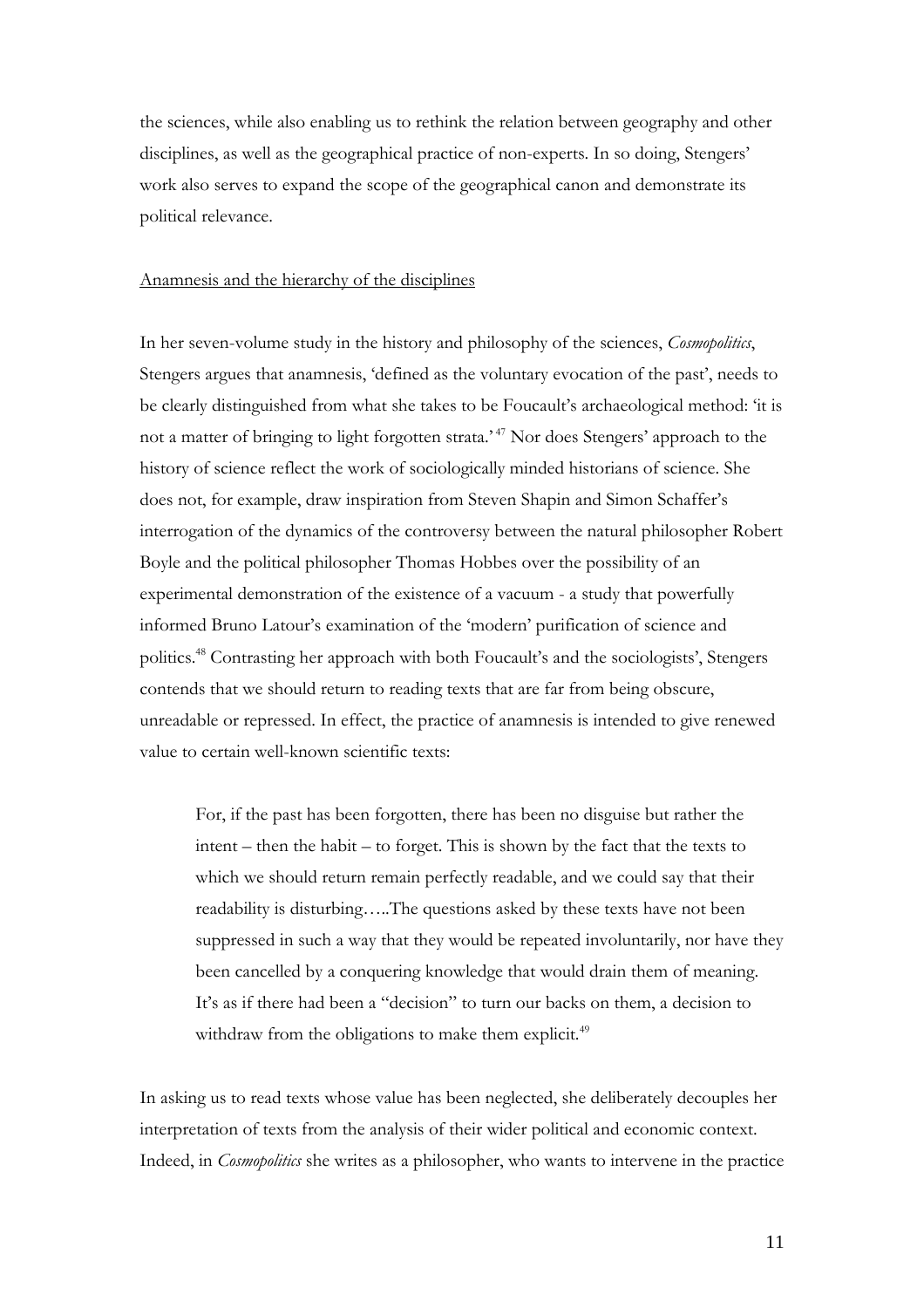of science, rather than understand the earlier work of scientists as the product of what sociologists and historians have typically understood as external 'social' conditions. In doing so, Stengers echoes the work of the philosopher A.N. Whitehead who, in *Science and the Modern World*, highlighted the importance of romanticism as well as quantum mechanics and relativity theory to an understanding of the reality of the physical world, but was uninterested in the question of the relation between the physical sciences and the development of industrial capitalism and empire in the late nineteenth and early twentieth centuries.<sup>50</sup>

Nonetheless, although Stengers is not concerned with what is conventionally understood to be politics, her intervention in the history of science is an explicitly political one; it is even, as she puts it, 'imprinted with a certain violence.<sup>51</sup> Anamnesis implies the need to re-establish, in her view, the 'obligations whose deliberate rejection becomes – based on this reading – part of the identity of twentieth century physics.' <sup>52</sup> She wants to restore the intellectual value of work that is widely known, but no longer read.<sup>53</sup> It is in this light that we can understand her blunt assertion that 'there are no neutral narratives [of the history of science].' <sup>54</sup> If the idea of the canon necessarily implies that some texts should be valued more than others, then Stengers is centrally concerned with the question of what texts in the history of the physical sciences should be valued and deserve to be re-read, in order to animate our thinking in the present.

In this part of this paper I want to draw out two elements of Stengers' argument in *Cosmopolitics* relevant to the concerns of geographers, which suggest how it might be possible to transform and expand the scope of the geographical canon, as well as the canon of the physical sciences. First, Stengers contests the idea that there is, or should be, a hierarchical relation between the discipline of physics, in so far as it is thought to be concerned with the study of general laws and principles, and disciplines such as chemistry and metallurgy that are considered to be more applied, or oriented more towards specific problems, situations, and environments.<sup>55</sup> Secondly, and relatedly, Stengers gives value both to the field sciences and what she terms 'ecologies of practice' that exist beyond the boundaries of the academy.<sup>56</sup> If Foucault's genealogies have helped to interrogate the distinction between geography and politics, Stengers' anamnesis both challenges the hierarchy of the disciplines, and the distinction between disciplinary and lay expertise. In what follows, I first discuss Stengers' account of anamnesis before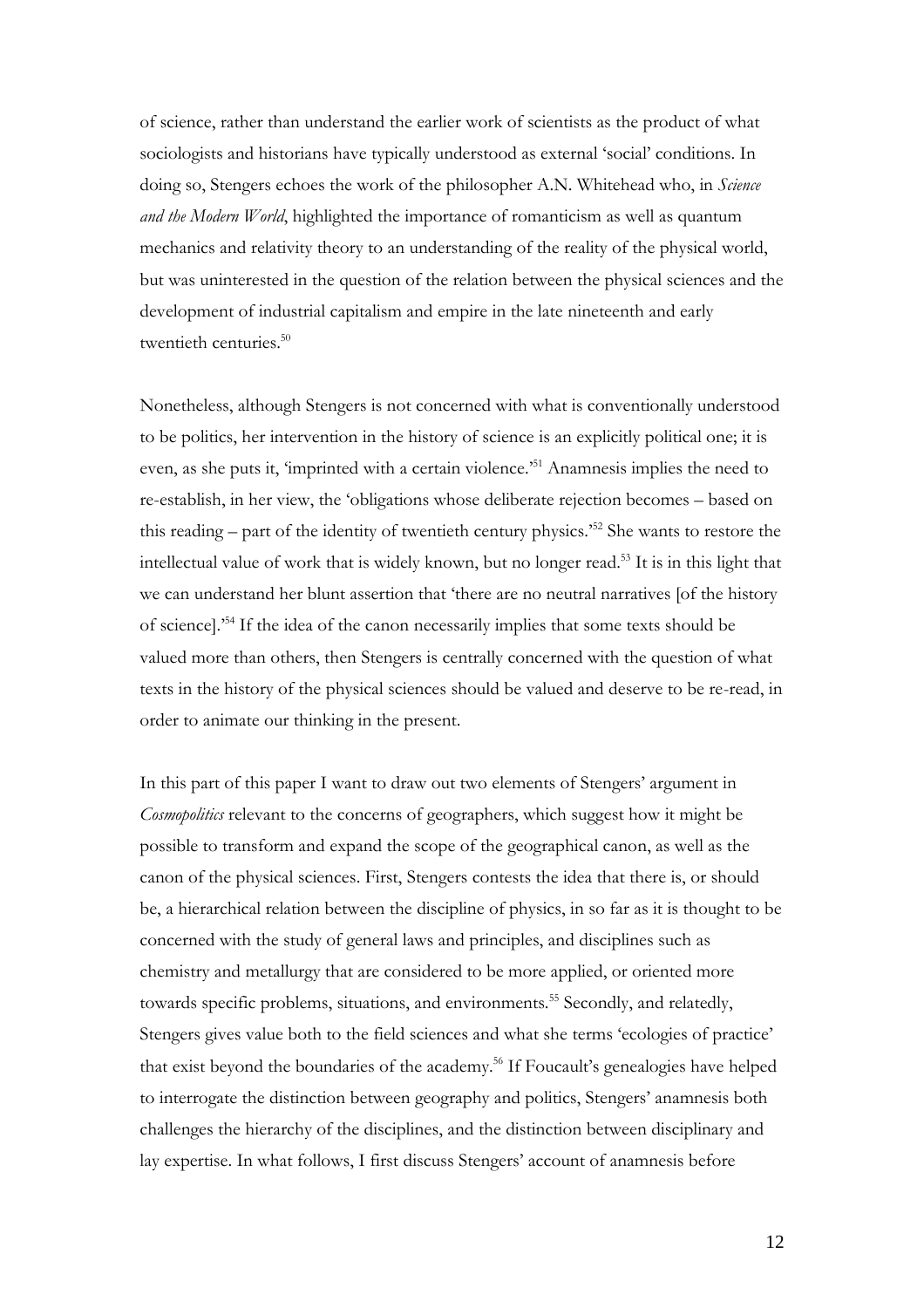addressing its implications for the debate about the constitution of an expanded geographical canon.

In the preface to *Cosmopolitics*, Stengers opens with the question: 'how can we examine the *discordant landscape* of knowledge derived from modern science?'<sup>57</sup> One common answer to this question, which Stengers clearly wants to reject, is the idea that the differences and apparently 'mutually exclusive visions' of different sciences are all, in the end, reducible to the fundamental laws of physics. For Stengers, the strength of the belief in this idea, and what she had earlier termed its 'virulence', has become a problem: physicists come to view themselves as the only scientists capable of addressing fundamental questions. 58 However, knowledge cannot be unified by an appeal to the regulative ideal of the fundamental laws of physics she argues, for 'no unifying body of knowledge will ever demonstrate that the neutrino of physics can coexist with the multiple worlds mobilized by ethnopsychiatry.' 59

Indeed, at the heart of Stengers' counter to the dominance of a certain vision of physics, as the repository of 'fundamental laws', is a focus on some of the foundational texts of nineteenth-century thermodynamics, including the work of Sadi Carnot, Rudolf Clausius and the chemist and philosopher Pierre Duhem. Stengers' argument is that the development of twentieth-century physics blunted the intellectual challenge of thermodynamic theory by suggesting that its conclusions could be understood as statistical effects, ultimately reducible to the aggregate motion of large numbers of individual atoms and molecules. In this way, thermodynamics came to be regarded merely as a standard toolkit that could be deployed when necessary and taught to undergraduates, but was no longer of any theoretical or conceptual interest.<sup>60</sup>

Stengers has nothing explicit to say about the history of geography in *Cosmopolitics*, and her concerns for thermodynamics may initially seem far removed from the interests of most geographers. Nonetheless, she has no difficulty with the problem of 'physics envy' that has sometimes blighted the development of the discipline of geography.<sup>61</sup> On the contrary, she seeks to give a new sense of value to those ecologies of practice that address the contingency, path-dependency and complexity of the world outside of the purified domain of the laboratory. It is in this context that she stresses the value of the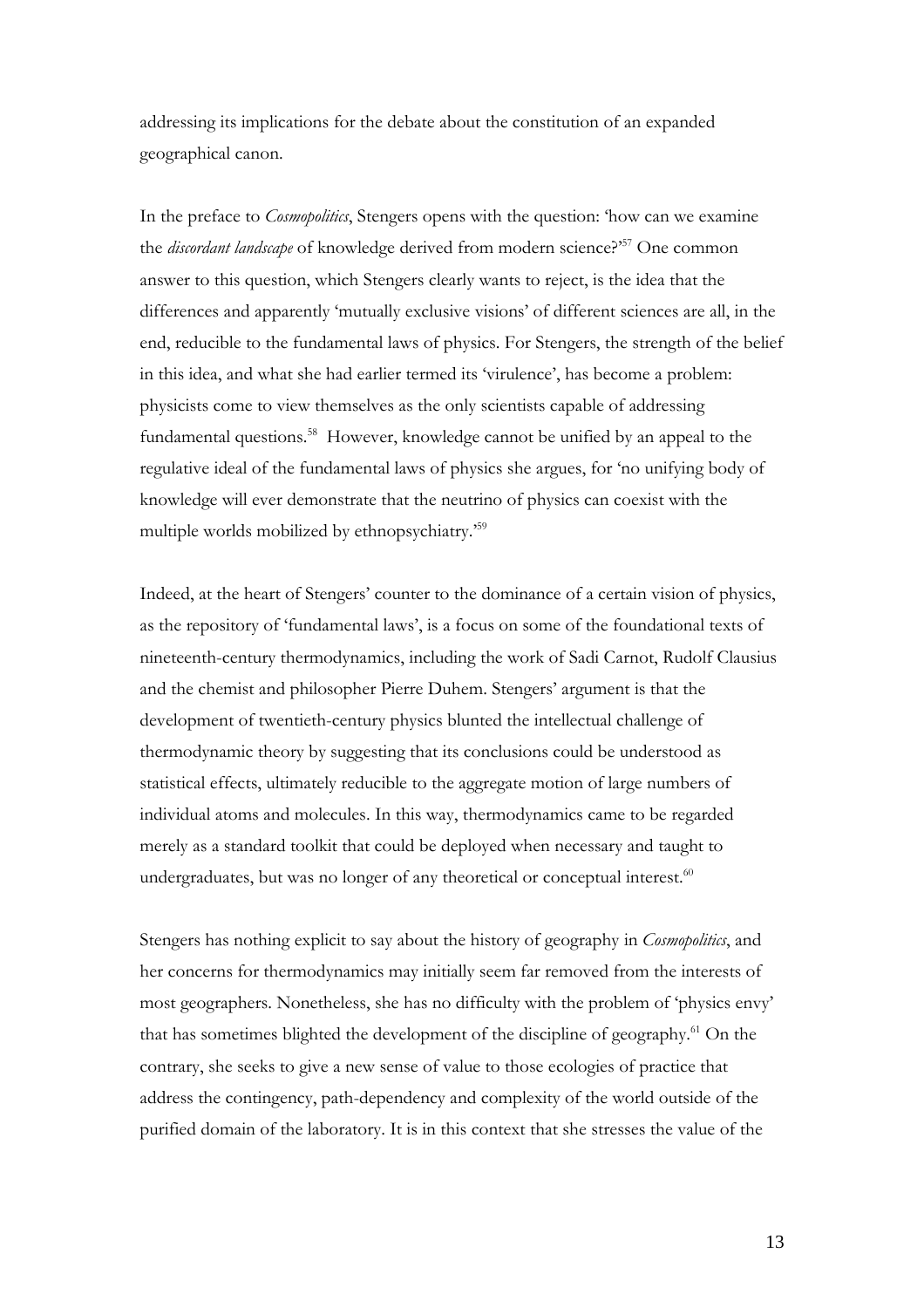'field sciences', recognising that there is necessary tension between the specificity of the field and the simplifications of the model:

….in the theoretical-experimental sciences [a model] has a domain of validity that is carefully delimited, for, through its definitions, it employs simplifying expedients whose scope is explicitly relative to this domain…Once it is a question of the field sciences, however, the model is no longer defined by its simplification or by ad hoc hypotheses. It no longer belongs to a practice designed to 'prove', because the validity of a given proof would, in any event, be valid only for a given situation. Rather, it is a question of producing a problematic tension between what the model requires and what the field discloses.<sup>62</sup>

Rather than assume that experiment is necessarily central to the practice of science, Stengers directs us to consider the specific value of field research and its relation to other forms of research practice, including modelling and experiment. The complexity of the situation in the field is unlikely to be able to be exhaustively modelled, as she observes, but the relation between the specificity of the field and what the 'model requires' may be generative nonetheless.

In theorising the production of knowledge, Stengers conceives of herself as a constructivist. In other words, she views the production of knowledge as a creative practice that is generative of new entities. In *Cosmopolitics*, in particular, she highlights the vital role of measurements of temperature and pressure in the constitution of the thermodynamic system. The scientific observer, for Stengers, is not a naïve empiricist who mistakenly believes that phenomena are simply waiting to be observed. Neither is she a social constructivist, who is indifferent to the constraints that the world should place on its interpretation. On the one hand, in her account, researchers interact with and participate in the world that they observe, in part through practices of measurement.<sup>63</sup> On the other hand, scientific analysis necessarily involves abstraction; yet abstractions are never merely human constructs: 'abstraction expresses nature's mode of interaction and is not merely mental. When it abstracts, thought is merely conforming to nature.<sup>'64</sup> In this context, the challenge for the researcher is to recognise the difference between those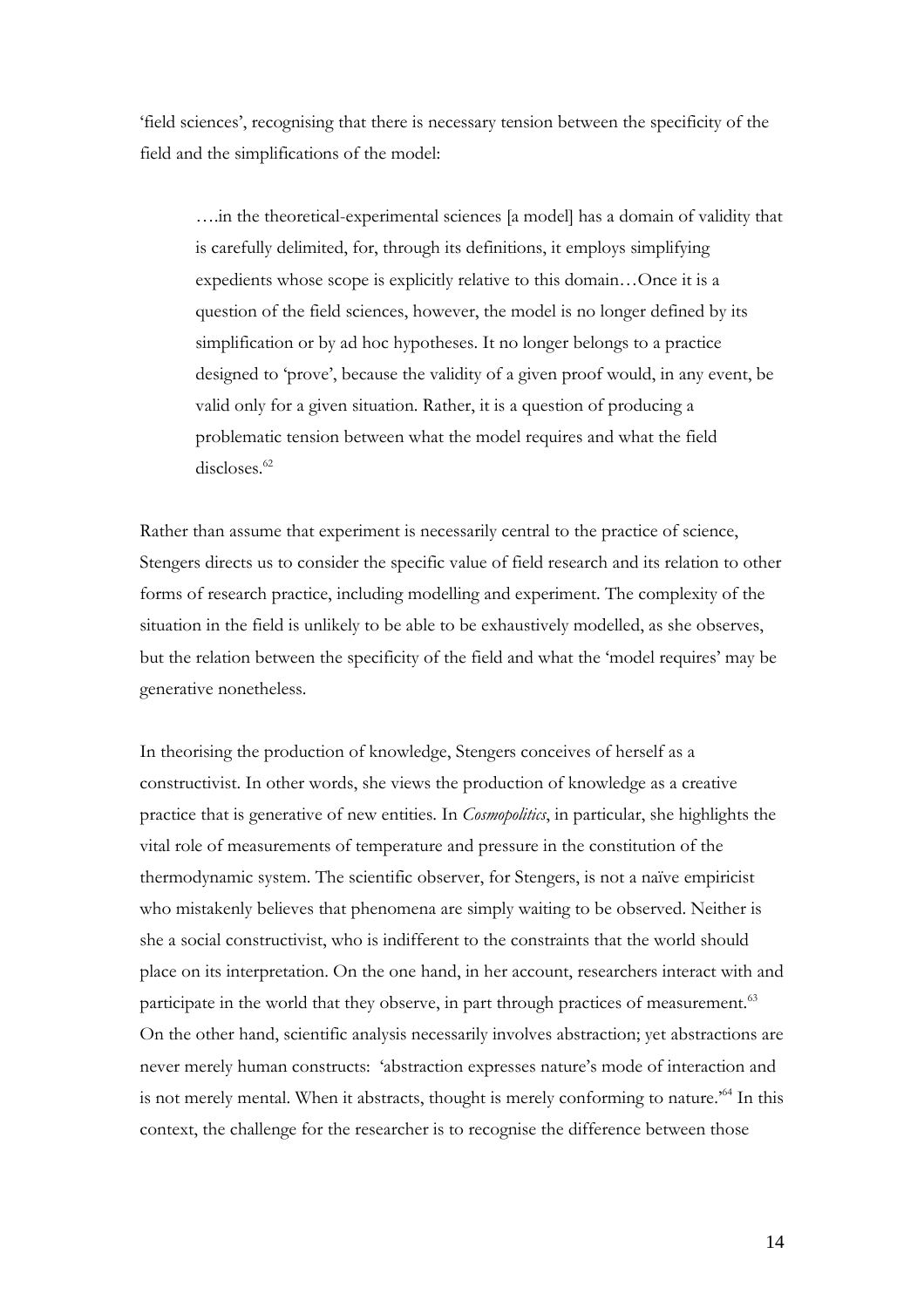abstractions that are potentially generative and those that are merely empty generalisations and that should therefore be abandoned.

## Stengers' geography

What is the relevance of Stengers' history and philosophy of the physical sciences to the concerns of geographers, and how does her work open up the possibility of a more expansive sense of the geographical canon? To be sure, geographers have understood the discipline in ways that Stengers would, no doubt, find problematic. Some academic geographers have thought that it would be possible, eventually perhaps, to establish geography as a 'general and unifying discourse' that integrates the various fields of the social and natural sciences.<sup>65</sup> And certain geographers have thought it might be possible to derive scientific spatial laws, and offer spatial explanations. In short, geography has sometimes to be modelled on a version of physics, and a conception of the hierarchy of the disciplines, that Stengers wishes to contest. Nonetheless, while she is certainly not opposed to scientific generalisation *per se*, her philosophy echoes the work of geographers who, in diverse ways, have long argued that the specificity of the place or situation matters, and that one should not imagine that the complexity of concrete realities can be explained by reference to general laws. Indeed, although she is not a proponent of complexity theory *per se*, Stengers argues that the idea of complexity is valuable in so far as it calls into question the possibility of 'a general and unifying discourse.' 66

Certainly, the history of geography is marked by the wealth of attempts to give due attention to the importance of specificity and the variability of phenomena, recognising the need, as Alexander von Humboldt once observed, to 'analyse the parts of natural phenomena without succumbing to the weight of the whole.' <sup>67</sup> The longstanding preoccupation of geographers with the idea of the region, and the possibility of a discipline devoted to the study of local and regional environments, can be understood in this context. In P. Vidal de la Blache's formulation, for example, 'the geographical task lay in the investigation of how, in particular places, a variety of natural realms provide the milieu in which human life styles were shaped.' <sup>68</sup> For Hilda Ormsby, 'The geographer with his training in regional studies can perhaps best present to those experts in social welfare the picture of a unit area made up of a multitude of interacting forces.' <sup>69</sup>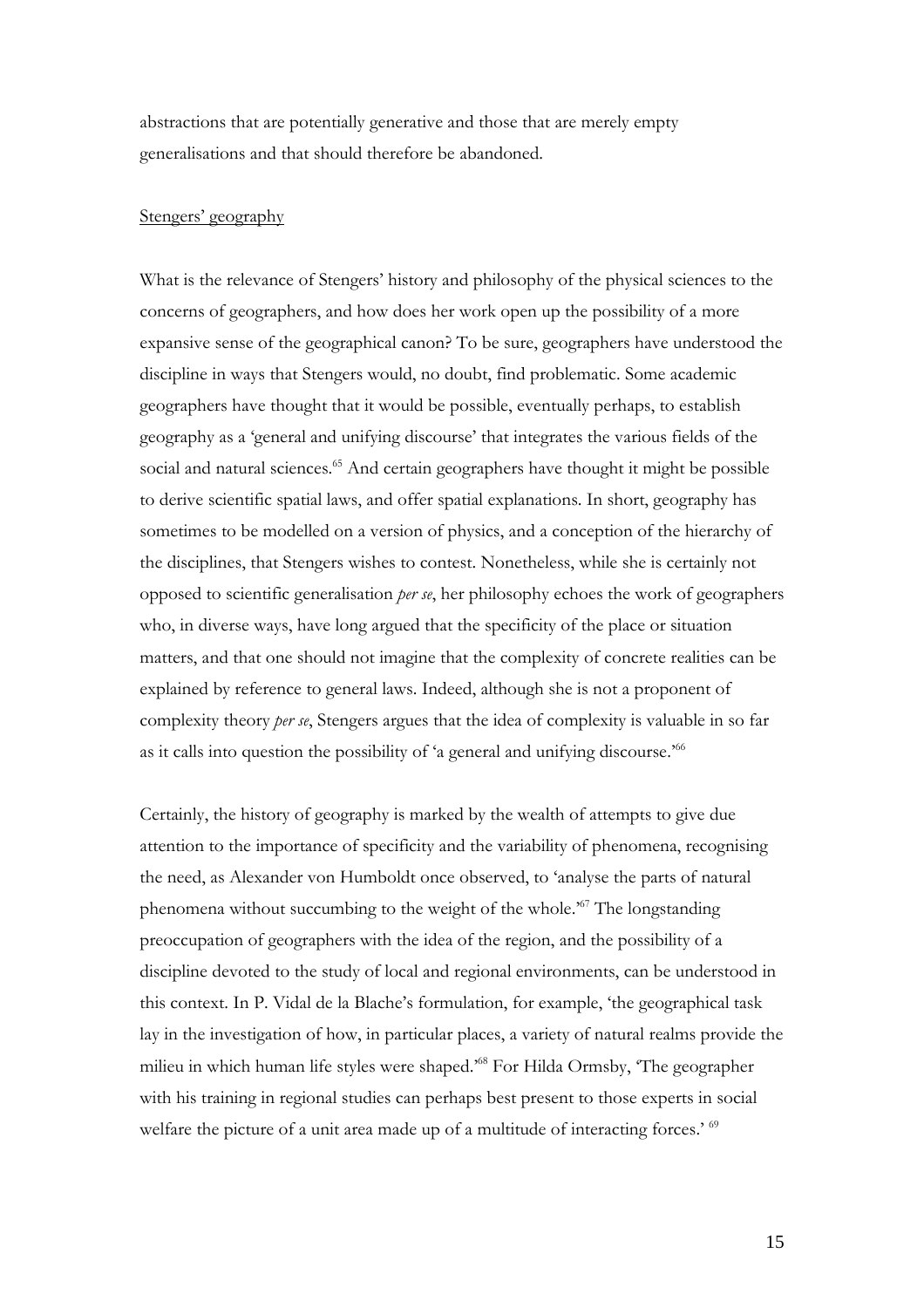It is commonplace to regard regionalism as largely of historical or scholastic interest. Indeed, the idea that one could examine the natural and human elements of a region as an integrated whole appears to have largely been abandoned, although there are some signs of its resurgence.<sup>70</sup> But one might equally suggest that regionalism directs us to a problem that resonates with the challenge that thermodynamics poses, as Stengers contends, to a certain vision of scientific research. Geographers, like chemists, have tended to insist on the problem of specificity and variability, even if they have disagreed both on how to conceptualise variability and on how to account for it. In response, the history of geographical thought has produced a series of concepts – territory, environment, area, border, continent, place, as well as region – that try to capture that variability, by grounding it in analysis of what A.J and F.D. Herbertson once termed its 'major units.'<sup>71</sup>

And yet geographers have increasingly questioned the idea that variation should be understood in terms of a series of discrete units with clear identities and distinct boundaries.<sup>72</sup> Indeed, variation has increasingly come to be understood as a dynamic process, rather than simply an effect or product. Seen in these terms, a history of approaches to the geographical problem of variation might legitimately include the work of authors who did not identify themselves as geographers at all. Rosa Luxemburg, for example, provided an analysis of the dynamic relation between capitalism and non capitalist modes of production; <sup>73</sup> Antonio Gramsci highlighted the contingent political interference of historical tendencies; <sup>74</sup> and Frantz Fanon emphasised the significance of the psychological as well as the tactical dynamics of the Algerian revolution. <sup>75</sup> In the same way, while Stengers herself routinely talks about chemistry, she does not equate chemical thought narrowly with the work of identifiable chemists. Indeed, two of the key figures in *Cosmopolitics*, Carnot and Clausius, were not strictly chemists at all. In her reading, however, these authors articulate ways of thinking that have been, and should be, characteristic of chemistry. Likewise, Stengers' work suggests that if, following Geuss and Skinner, we were to construct a series of texts in the *History of Geographical Thought* this should include the work of those who would not ordinarily be counted as geographers.

While Stengers emphasises the importance of the practice of measurement to the physical sciences, she equally wishes to give value to experiences and practices that do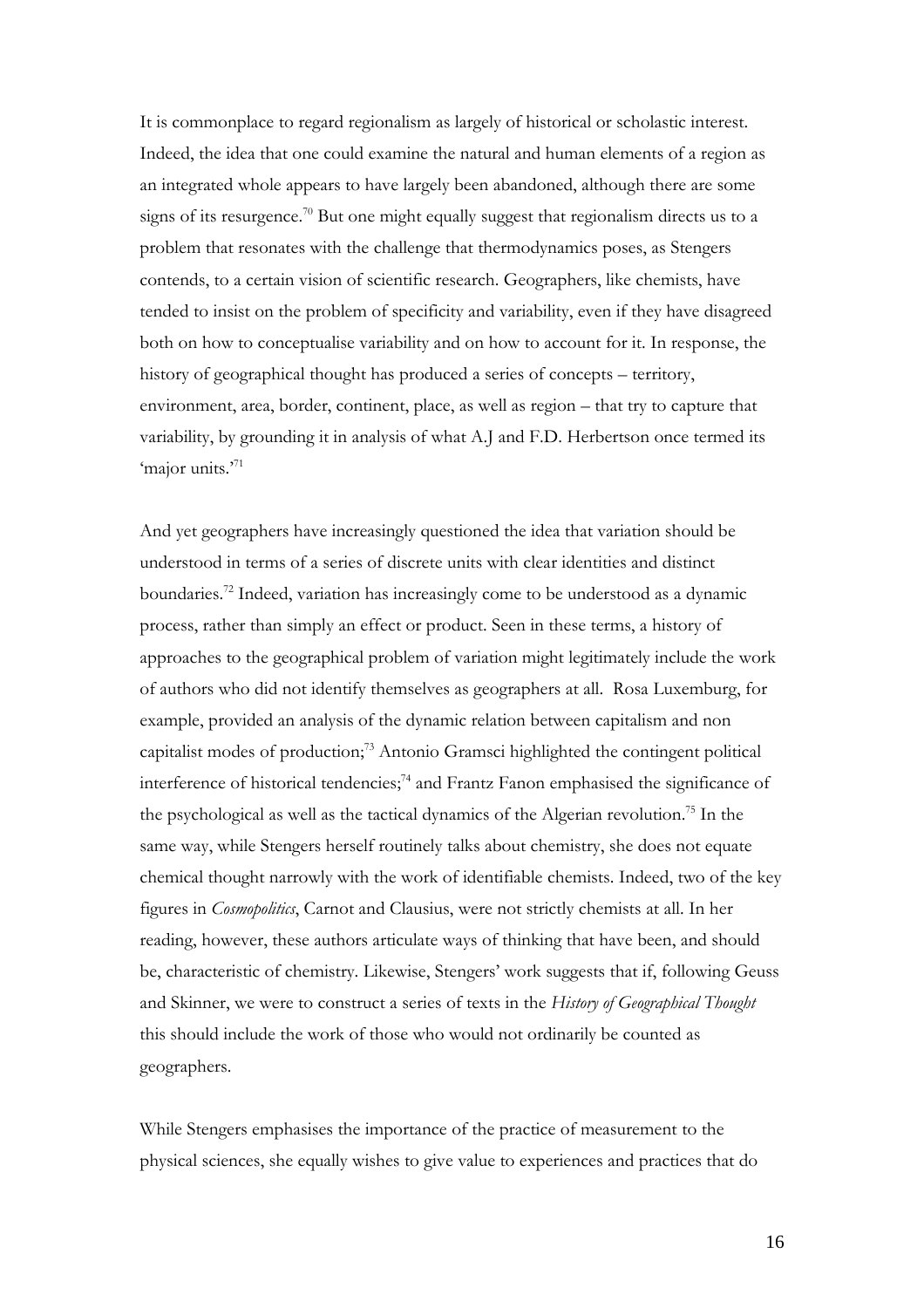not use measurement at all. In this respect, her work has parallels with recent developments in geographical theory, in recognising that an account of an event should never, in principle, be defined by practices of measurement, but should include the full range of forms of experience, which might potentially include, for example, anger, concern or revulsion, as well the immediacy of affective response. For Stengers it would be fruitless to try to provide an 'integrated' or unified account of such discordant experiences, but it is nonetheless essential to address their mutual coexistence or, as she puts it, 'their problematic copresence.<sup>76</sup> At the same time, the geographer should acknowledge the 'diversity of knowledge practices', the multiple forms of construction that will never be unified, but nonetheless may be brought together, as Sarah Whatmore suggests, in the form of contingent 'working alliances' that may disturb and go beyond the boundaries of established scientific disciplines.<sup>77</sup>

In this light, and in the context of Stengers' philosophy, one of the virtues of geographical thought is that geographers have tended to insist on the need to address the mutual coexistence of diverse forms of experience. An anamnesis of geographical thought, following Stengers, would equally highlight the way that geographers have sought in diverse ways to address the complexity of experience. For Franz Boas, for example, geographers had to develop an 'affective' as well as an 'aesthetic' relation to their subject matter.<sup>78</sup> And Halford Mackinder once proposed that the rational study of political geography 'should be built upon and subsequent to physical geography.' 79 Although this project is now regarded as misconceived, the question of the relation between different forms of experience and different modes of natural and social scientific inquiry has continued to be posed throughout the history of geography. Indeed, the history of geographical thought has been marked by attempts to think across, and not necessarily to unify, as Stengers would put it, the 'discordant landscape' of knowledge. Against this background, the concerns of earlier geographers with the question of the relation between different modes of inquiry deserve to be re-read.<sup>80</sup> Stengers does not direct us towards the status of canonical authors; rather she asks us to transform our sense of the range of texts and practices that should be valued.

## Conclusion: For an expanded canon and a contested tradition

One can understand why the idea of a canon no longer seems to be appealing to many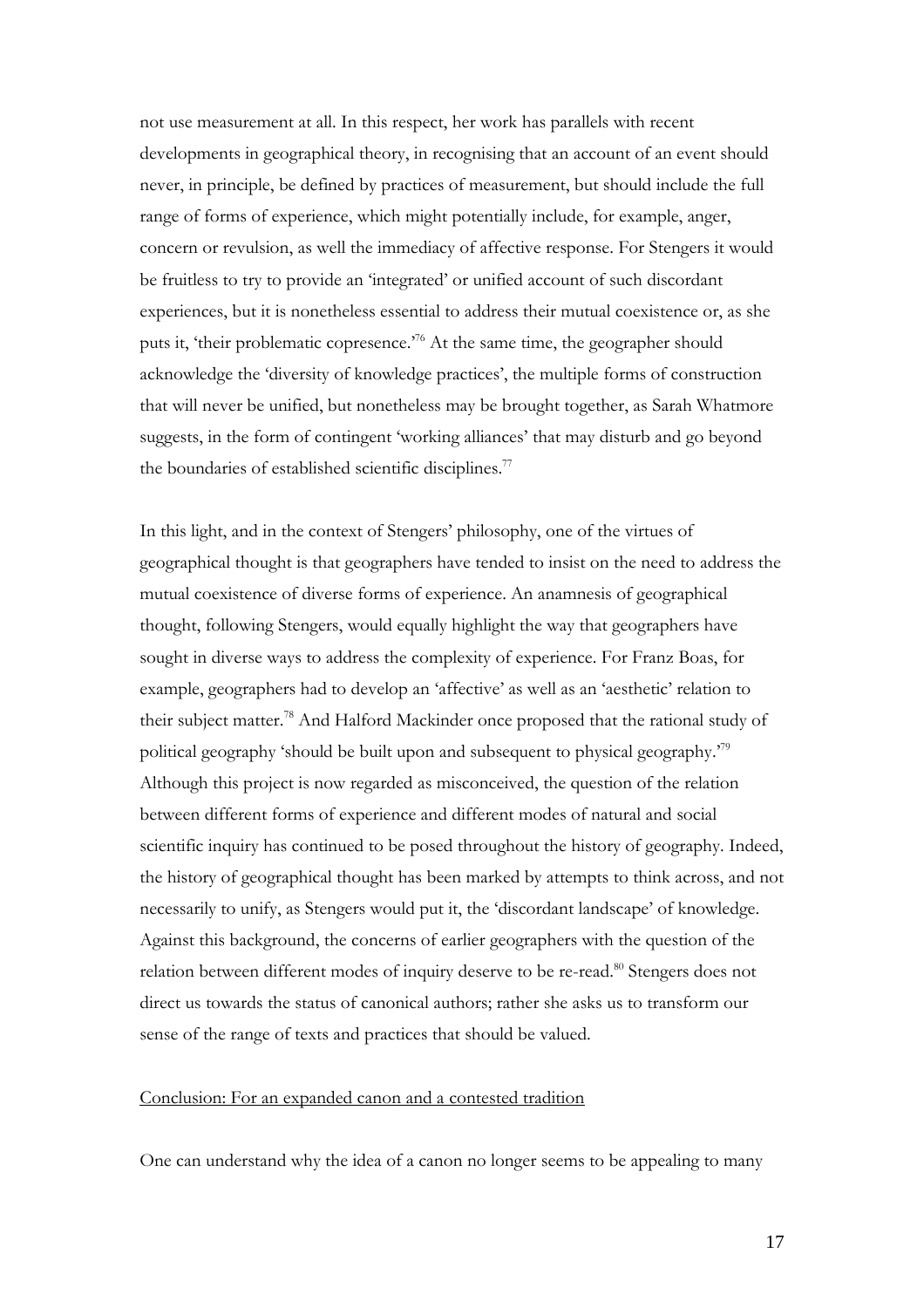geographers. The apparent authority of canonical texts has served to regulate what counts as disciplinary inquiry and to police disciplinary boundaries, as Skinner and others once argued in relation to the discipline of politics. In particular, the desire of geographers such as 'Sauer, Hartshorne, and others to secure authority through the citation of textual pedigree is part of the larger process by which geography's disciplinary identity has been forged and its methodological agenda defined.' <sup>81</sup> According to their critics, the defenders of the canon can come to be preoccupied with the historical identity of a discipline at the expense of its future evolution. As Skinner suggested, a canon can readily define 'the timeless essence' of a discipline and, in doing so, merely serve to 'discipline disciples.<sup>82</sup> In these circumstances, the proper task of the historian is a critical one: to reinterpret what were once thought of as canonical texts in their historical context.

Yet despite the force of this broad line of argument, my contention is that the idea of a geographical canon should be valued, and indeed could be given renewed value. A canon need not and should not define the 'timeless essence' of a discipline for, as historians tell us, disciplines never have timeless essences or clear and distinct boundaries. All disciplines are, in some way, 'interdisciplinary.<sup>83</sup> In these circumstances, the components of any proposed canon are not fixed nor confined to the works of geographers, and they are likely to be, and should be, contested. Although a preoccupation with the authority and constitution of the canon is likely to be detrimental to the life of a discipline, the existence of a lively debate over the contents and contours of the canon can nonetheless be generative.<sup>84</sup>

In developing this argument, Foucault's notion of genealogy and Stengers' account of anamnesis are both suggestive. Genealogy directs us towards the history of geographical concepts and, in doing so, raises questions about the contingency of their origins, the multiplicity of their lines of movement, and their entanglement with the exercise of domination and government. By interrogating the constitution of key geographical concepts, the genealogist opens up the question of the politics of geographical thought, and its potential for change. The philosopher and co-editor of the *Cambridge Texts on the History of Political Thought*, Raymond Geuss, rightly criticises the tendency of political philosophers to preoccupy themselves with the interpretation of canonical texts at the expense of any concern with what he terms 'real politics.'<sup>85</sup> And as Elden observes, a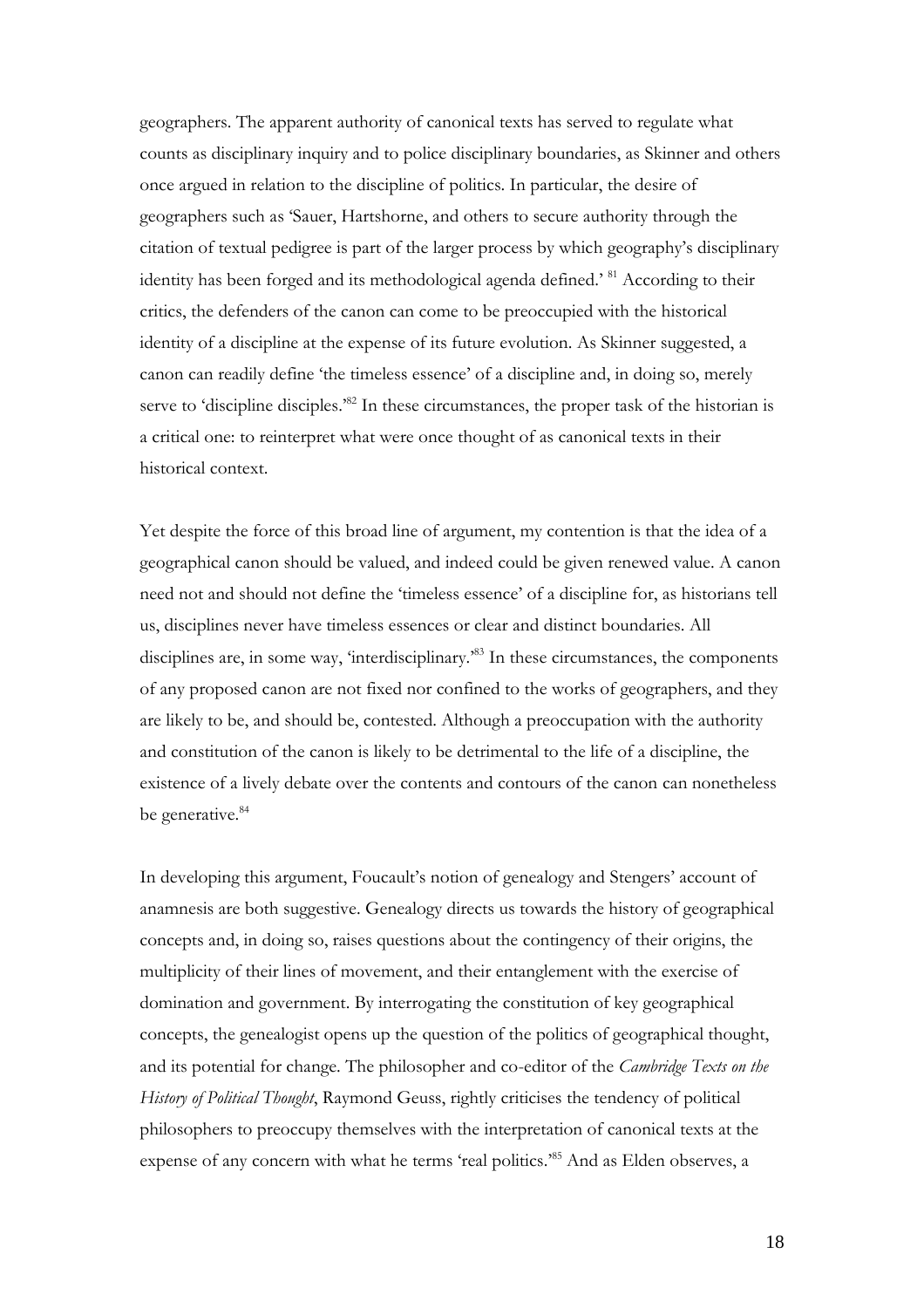genealogy of the concept of territory, for example, can and should inform how we think about the politics of territory today.<sup>86</sup> For the genealogist, geographical concepts are not just to be found in the writings of geographers. At the same time, the development of an expanded geographical canon cannot and should not be decoupled from an engagement with contemporary politics.

In contrast to genealogy, but perfectly compatible with it, the practice of anamnesis is intended to give renewed value to texts and authors who may be widely known, but are no longer widely read. Stengers invites us to re-read texts that should continue to raise questions and offer provocations that can animate our thinking in the present. In this light, it is striking that at the heart of her interest lies the way that historical texts can help to challenge a dominant vision of the hierarchical order of the disciplines. In this endeavour, she gives value to those 'ecologies of practice' that recognise the importance of fieldwork, that address the need to account for the existence and process of variation, and that give value to a diverse range of practices of knowledge production, including by non-experts. If the canon is often thought to be the repository of the most 'universal ideas', Stengers calls on us to consider the critical value of ideas and practices that are anything but universal. In this way, her anamnesis of the physical sciences is of particular relevance to those concerned with the politics of geographical practice.

There are good reasons for questioning and rejecting the idea of the canon, and they should not be forgotten. It is a mistake to imagine that the discipline has or should have an incontestable essence that can be found in a small number of canonical texts, and the constitution of the canon has historically been associated with more or less systematic forms of exclusion, and the reduction of challenges to doxa. However, the regulative authority of the geographical canon has arguably become limited, or even ignored altogether. In these circumstances, it is possible to reinvent the idea of the canon and to expand its scope. The construction of such an expanded canon is much more than a matter of incorporating a substantial range of lesser-known works. The challenge is to show why reading particular historical texts should continue to matter. An expanded canon should not function as a new regulative authority, but open up new possibilities for thinking politically in the present.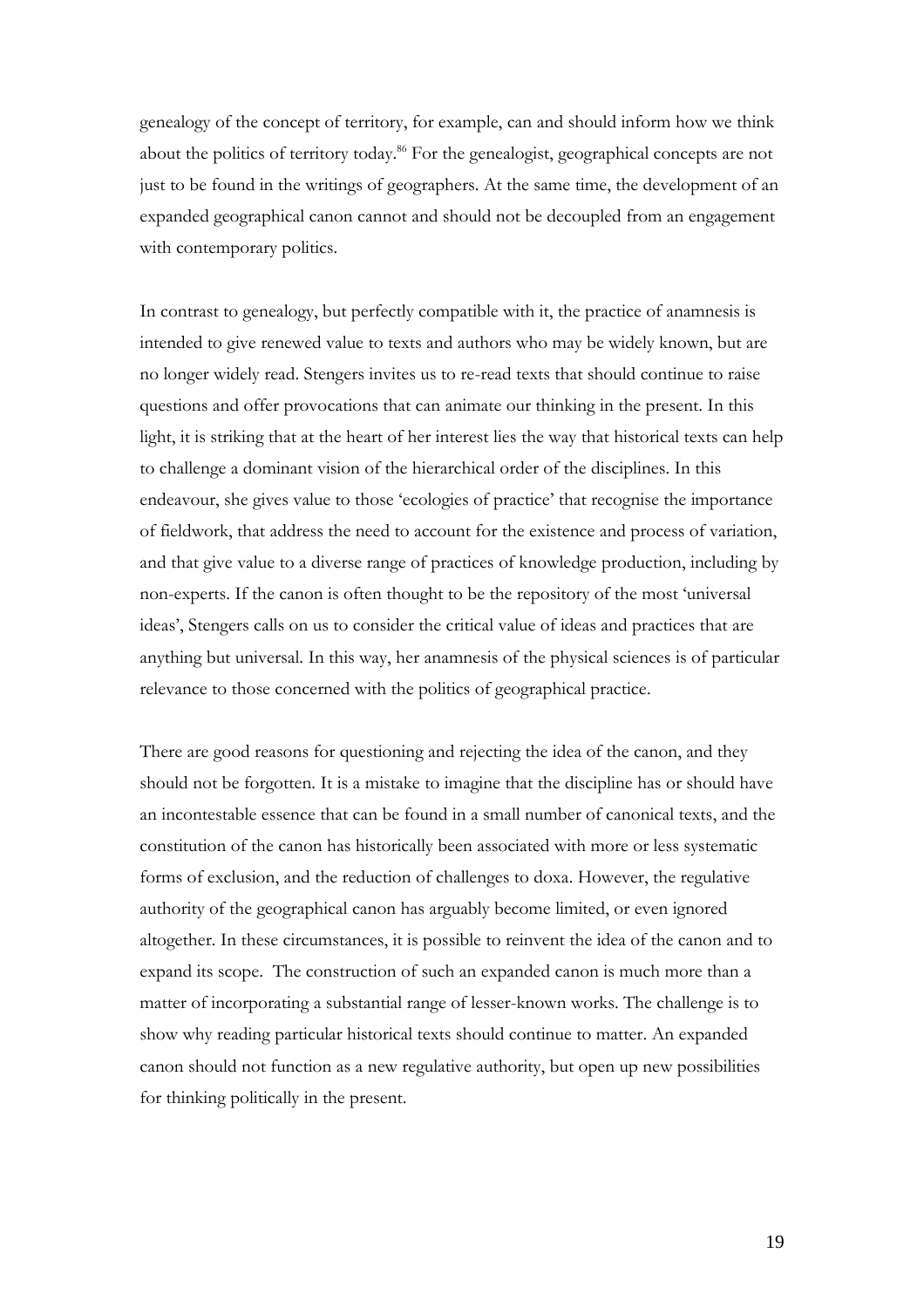$\overline{a}$ 

<sup>9</sup> M. Foucault, Questions of Method, in *Power: Essential Works 1954-84*, London, 2002, 230.

<sup>10</sup> Cambridge Texts in the History of Political Thought,

<http://www.cambridge.org/aus/series/sSeries.asp?code=CTPT> (last accessed, January 2014), emphasis added.

<sup>12</sup> R. Mayhew, *Enlightenment Geography: the Political Languages of British Geography 1650-1850*, Basingstoke, 2010, 11. See also, R. Mayhew, Contextualizing practice in intellectual history.

<sup>13</sup> Withers, Geography's evolving traditions and textual critique, 317.

<sup>14</sup> D. Livingstone, *The Geographical Tradition*, 3.

<sup>15</sup> H-G. Gadamer, *Truth and Method*, London, 1989 [1960], 277.

<sup>16</sup> R. Mayhew, On canons, cannons and the rapier', *Dialogues in Human Geography*, 2, 2012, 314.

<sup>17</sup> F. Driver, Research in historical geography and in the history and philosophy of geography in the UK, 2001-2011: an overview, *Journal of Historical Geography*, 42, 2013, 203-211. See also, F. Driver, Geographical traditions: rethinking the history of geography, *Transactions of the Institute of British Geographers, NS*, 20 (4), 403-404.

<sup>18</sup> cf P. Hubbard, The return of the living dead, *Dialogues in Human Geography*, 2(3), 2012, 332-334 <sup>19</sup> C. Barnett, Awakening the dead: who needs the history of geography? *Transactions of the Institute of British* 

*Geographers* 20 (1995) 417-419.

<sup>20</sup> See, for example, M. Bassin, Imperialism and the nation State in Friedrich Ratzel's political geography, *Progress in Human Geography* 11 (1987) 473-495. On the relations between sociology and empire see A.

Toscano, Empires of pacification: state and empire in Gabriel Tarde, *Economy and Society* 36 (2007) 597- 613; cf Agnew, On canons and fanons, 322; C. Barnett, Awakening the dead: who needs the history of geography?, 418. On the relations between the history of geography and the history of anthropology see Powell, this volume.

<sup>21</sup> A. Maddrell, Treasuring classic texts, engagement and the gender gap in the geographical canon, *Dialogues in Human Geography* 2 (2012) 325; J. Monk, Women, gender, and the histories of American geography, *Annals of the Association of American Geographers* 94 (2004) 1–22; A. Maddrell, *Complex Locations: Women's Geographical Work in the UK*, Chichester, 2009.

<sup>22</sup> Agnew, Canons and fanons.

<sup>23</sup> R. Johnston, Geography – coming apart at the seams, in N. Castree, A. Rogers and D. Sherman (eds.), *Questioning Geography: Fundamental Debates*, Oxford, 2005, 9-25.

<sup>1</sup> Q. Skinner, Meaning and understanding in the history of ideas, in *Visions of Politics volume 1: Regarding Method*, Cambridge, 2002, 57-89 (original publication: *History and Theory* 8 [1969] 3-53).

<sup>2</sup> Skinner, Meaning and understanding in the history of ideas, 79; R.G. Collingwood, *The Idea of History*, Oxford, 1946, 283. Robert Mayhew argued that this approach had particular relevance for the history of Geography see R. Mayhew, Contextualizing practice in intellectual history, *Journal of Historical Geography* 20 (1994) 323-328.

<sup>3</sup> Skinner, Meaning and understanding the history of ideas, 83.

<sup>4</sup> Collingwood, *The Idea of History*, cited in P. Burke, Context in context, *Common Knowledge*, 8, 1, 2002, 162. <sup>5</sup> See, in particular, the paper by I. Keighren, C. Abrahamsson and V. della Dora, On canonical

geographies, *Dialogues in Human Geography* 2 (2012) 296-312 and the responses to this paper by Hubbard, Maddrell, Mayhew, Monk, Powell, Schein, and Withers.

<sup>6</sup> C. Withers, 'Geography's evolving traditions and textual critique', *Dialogues in Human Geography* 2 (2012) 318.

<sup>7</sup> D. Livingstone, *The Geographical Tradition*, Oxford, 1992, 3

<sup>8</sup> D. Matless, Effects of History, *Transactions of the Institute of British Geographers* 20 (1995), 407. See also R. Mayhew, Geography's genealogies, in J. Agnew and D. Livingstone (eds.) *The Sage Handbook of Geographical Knowledge*, London, 2011, 21-38.

<sup>11</sup> P. Koikkalainen and S. Syrjämäki, On encountering the past – an interview with Quentin Skinner, [http://www.jyu.fi/yhtfil/redescriptions/Yearbook%202002/Skinner\\_Interview\\_2002.pdf](http://www.jyu.fi/yhtfil/redescriptions/Yearbook%202002/Skinner_Interview_2002.pdf)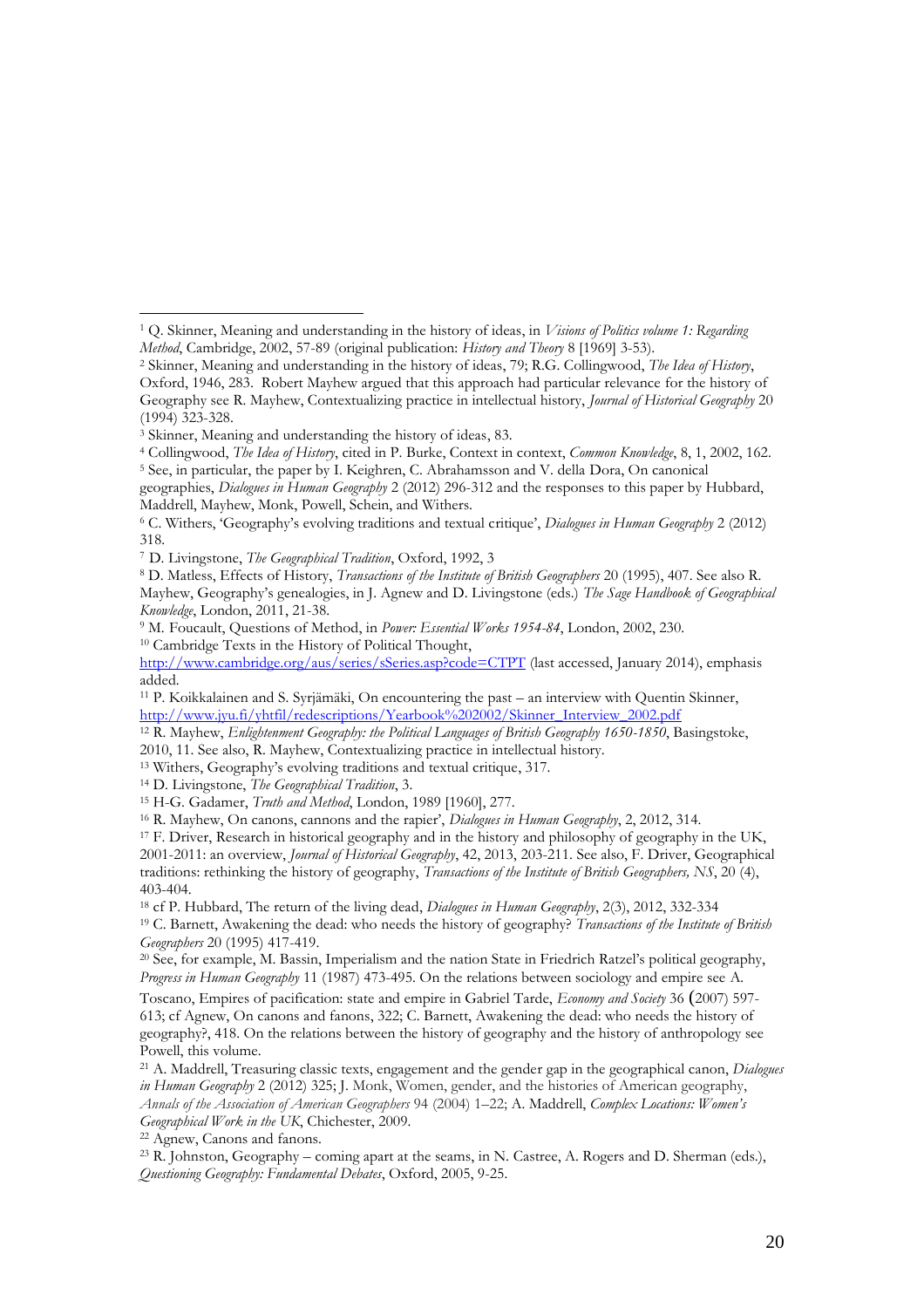$\overline{a}$ 

<sup>31</sup> M. Foucault, Nietzsche, genealogy, history, in P. Rabinow (ed.) *The Foucault Reader*, London, 1986, 82.

<sup>32</sup> T. Osborne, *The Structure of Modern Cultural Theory*, Manchester, 2008, 100; see also M. Foucault,

Questions of method, 226-227; R. Mayhew, Geographies genealogies, in J. Agnew and D. Livingstone (eds.) *The Sage Handbook of Geographical Knowledge*, London, 2011, 28-29.

<sup>33</sup> There is, of course, a much larger body of literature on Foucault's lectures, in geography and other disciplines. For a survey and a significant recent contribution see C. Philo, A 'new Foucault' with lively implications - or 'the crawfish advances sideways', *Transactions of the Institute of British Geographers* 37 (2012) 496-514. For a wider range of geographical readings of Foucault see J. Crampton and S. Elden (eds.) *Space, Knowledge and Power: Foucault and Geography*, Farnham, 2007.

<sup>34</sup> S. Elden, Governmentality, calculation, territory, *Environment and Planning D* 25 (2007) 562-580; S. Elden, How should we do the history of territory?, *Territory, Politics, Governance* 1 (2013) 5-20.

<sup>35</sup> M. Foucault, *Security, Territory, Population: Lectures at the College de France*, Basingstoke, 2007, 296, 308. <sup>36</sup> Elden, *The Birth of Territory*, 321.

<sup>37</sup> P. Riley, Introduction to G. Leibniz, *Political Writings*, Cambridge, 1988.

<sup>38</sup> Driver, Research in historical geography, 205.

<sup>39</sup> T. Osborne and N. Rose, In the name of society: or three theses on the history of social thought, *History of the Human Sciences* 10 (1997) 87-104.

<sup>40</sup> Livingstone, *The Geographical Tradition*, chapter 6; R. Powell, Echoes of the new geography? History and Philosophy of Geography I, *Progress in Human Geography* 36 (2012) 521-522.

<sup>41</sup> S. Legg (ed.), *Spatiality, Sovereignty and Carl Schmitt: Geographies of the Nomos*, London, 2011; S. Elden and E. Mendieta (eds.) *Reading Kant's Geography*, New York, 2011.

<sup>42</sup> Elden, *The Birth of Territory*, 2; M. Foucault, *Discipline and Punish*, London, 1977.

<sup>43</sup> J. Bennett, *Vibrant Matter: a Political Ecology of Things*, Durham, NC, 2010; A. Brett, *Changes of State: Nature and the Limits of the City in Early Modern Natural Law*, Princeton, 2011; B. Braun and S. Whatmore (eds.), *Political Matter,* Minneapolis, 2010; cf R.G. Collingwood, *The Idea of Nature*, Oxford, 1945

<sup>44</sup>S. Hinchliffe, M. Degen, M. Kearnes and S. Whatmore, Urban wild things: a cosmopolitical experiment, *Environment and Planning D* 23 (2005) 643.

<sup>45</sup> On the idea of a political situation see A. Barry, *Material Politics: Disputes along the Pipeline*, Chichester, 2013.

<sup>46</sup> Elden, *The Birth of Territory*, 18.

<sup>47</sup> Stengers, Cosmopolitics I, 182.

<sup>48</sup> S. Shapin and S. Schaffer, *Leviathan and the Air-Pump: Hobbes, Boyle and the Experimental Life*, Princeton,

1985; B. Latour, We *Have Never Benn Modern*, Hemel Hempstead, 1993.

<sup>49</sup> Stengers, *Cosmopolitics I*, 182.

<sup>50</sup> A.N.Whitehead, *Science and the Modern World*, Cambridge, 1926.

<sup>51</sup> Stengers, *Cosmopolitics I*, 182.

<sup>52</sup> Stengers, *Cosmopolitics I*, 182.

<sup>53</sup> Powell, Echoes of the new geography? History and Philosophy of Geography I, 519.

<sup>54</sup> Stengers, *Cosmopolitics I*, 189, see also 130.

<sup>55</sup> I. Stengers, *Cosmopolitics II*, Minneapolis, 2011, Barry, *Material Politics*, chapter 7.

<sup>56</sup> Stengers contrasts the transcendent vision of physics with the idea of an 'ecology of practices', which is always situated in its surroundings: '"With the surroundings" would mean that no theory gives you the power to disentangle something from its particular surroundings, that is, to go beyond the particular towards something we would be able to recognise and grasp in spite of particular appearances', I. Stengers, Introductory notes on an ecology of practices, *Cultural Studies Review* 11 (2005) 183-196; see also S. Hinchliffe, M. Degen, M. Kearnes and S. Whatmore, Urban wild things: a cosmopolitical experiment, 643- 658.

<sup>57</sup> Stengers, *Cosmopolitics I,* vii, emphasis added.

<sup>58</sup> I. Stengers. *Power and Invention*, Minneapolis, 1997, 22; Stengers, *Cosmopolitics I*, 235. In this context, there are evident resonances between Stengers' approach, which are beyond the scope of this paper, and the work of Donna Haraway, *Simians, Cyborgs, and Women*, London, 1991.

<sup>59</sup> Stengers, *Cosmopolitics I*, vii.

<sup>24</sup> Hubbard, The return of the living dead.

<sup>25</sup> F. Driver, *Geography Militant: Cultures of Exploration and Empire,* Oxford, 2001; R. Powell, Geographies of science: histories, localities, practices, futures, *Progress in Human Geography* 31 (2007) 309-329.

<sup>26</sup> P. Kropotkin, *The Conquest of Bread and Other Writings*, Cambridge, 1995.

<sup>27</sup> M. Foucault, *Discipline and Punish*, London, 1977, 200-209;

<sup>28</sup> Foucault, Questions of Method, 230.

<sup>29</sup> S. Elden, *The Birth of Territory*, Chicago, 2013, 8.

<sup>30</sup> e.g. R. Geuss, *Outside Ethics*, Princeton, 2005.